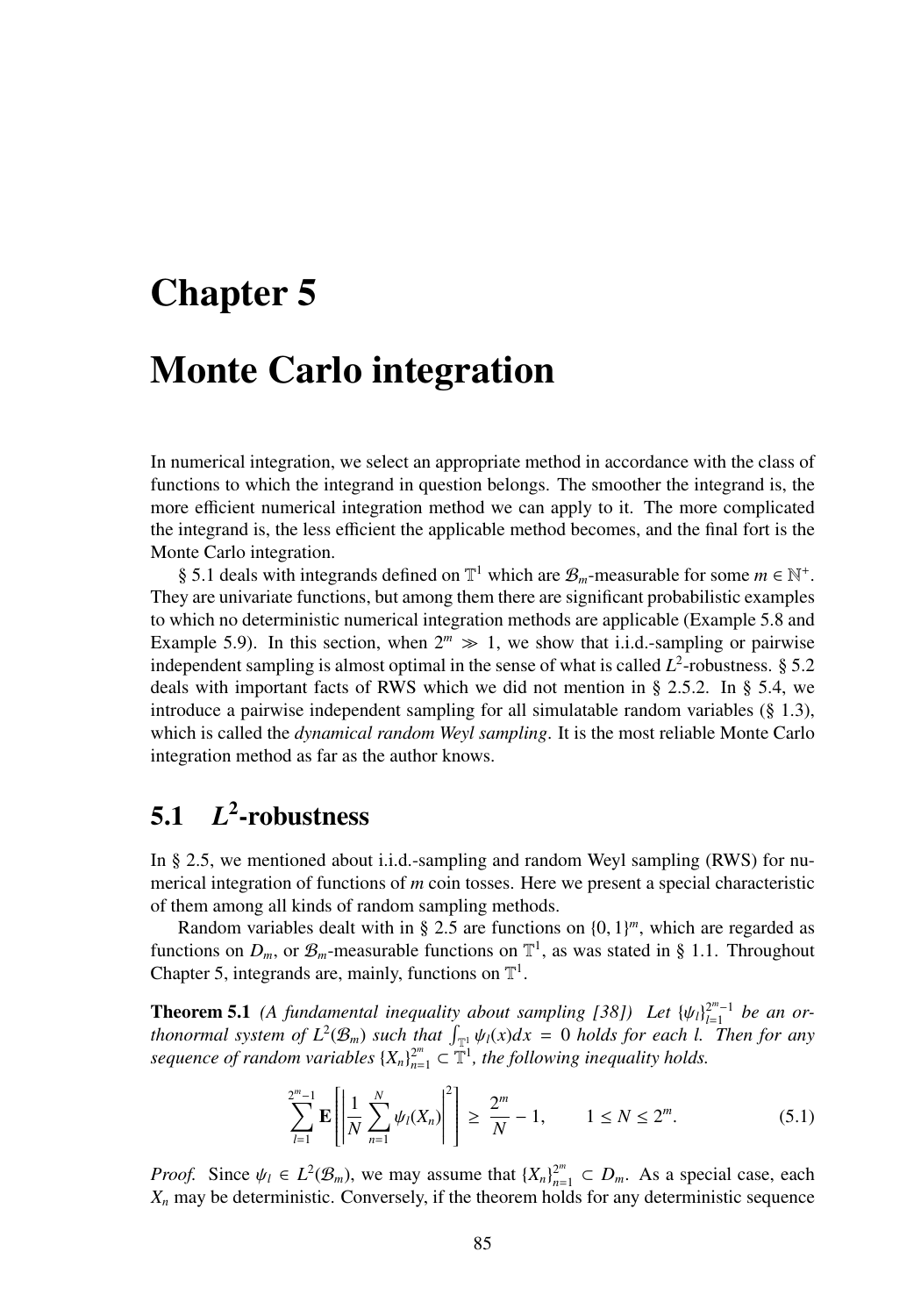${x_n}_{n=0}^{2^m}$  $2^m$ , then it holds for any sequence of random variables  $\{X_n\}_{n=1}^{2^m}$  $2^m$ <sub>n=1</sub>. So we will prove it for  $\{x_n\}_{n=1}^{2^m} \subset D_m$ .

First, let

$$
g(y) := \frac{2^m}{N} \sum_{n=1}^N \mathbf{1}_{[x_n, x_n + 2^{-m}]}(y).
$$
 (5.2)

Then for any  $f \in L^2(\mathcal{B}_m)$ , we have

$$
\frac{1}{N}\sum_{n=1}^N f(x_n) = \langle f, g \rangle_{L^2(\mathcal{B}_m)} := \int_{\mathbb{T}^1} f(x)g(x)dx.
$$

Since a set of functions  $\{1, \psi_1, \dots, \psi_{2^m-1}\}$  forms a complete orthonormal system of  $L^2(\mathcal{B}_m)$ , the Parseval identity (or Pythagoras' theorem) implies that

$$
||g||_{L^{2}(\mathcal{B}_{m})}^{2} = \langle g, 1 \rangle_{L^{2}(\mathcal{B}_{m})}^{2} + \sum_{l=1}^{2^{m}-1} \langle g, \psi_{l} \rangle_{L^{2}(\mathcal{B}_{m})}^{2}.
$$
 (5.3)

Substitute  $\langle g, 1 \rangle_{L^2(\mathcal{B}_m)} = 1$  and an inequality

$$
||g||_{L^{2}(\mathcal{B}_{m})}^{2} = \frac{2^{2m}}{N^{2}} \sum_{n=1}^{N} \sum_{n'=1}^{N} \int_{\mathbb{T}^{1}} \mathbf{1}_{[x_{n}, x_{n}+2^{-m}]} \mathbf{1}_{[x_{n'}, x_{n'}+2^{-m}]} dx
$$
  
\n
$$
\geq \frac{2^{2m}}{N^{2}} \sum_{n=n'=1}^{N} \int_{\mathbb{T}^{1}} \mathbf{1}_{[x_{n}, x_{n}+2^{-m}]} \mathbf{1}_{[x_{n'}, x_{n'}+2^{-m}]} dx
$$
  
\n
$$
= \frac{2^{2m}}{N^{2}} \sum_{n=n'=1}^{N} \frac{1}{2^{m}} = \frac{2^{m}}{N}
$$
 (5.4)

for (5.3), and we see

$$
\frac{2^m}{N} \leq 1 + \sum_{l=1}^{2^m-1} \left| \frac{1}{N} \sum_{n=1}^N \psi_l(x_n) \right|^2.
$$

This completes the proof of  $(5.1)$ .  $\Box$ 

**Corollary 5.2** ([38]) Let  $2^m \ge N > 1$ . For any sequence of random variables  $\{X_n\}_{n=1}^{\infty} \subset$  $\mathbb{T}^1$ , there exists a non-constant function  $f \in L^2(\mathcal{B}_m)$  which satisfies the following inequal*ity.*

$$
\mathbf{E}\left[\left|\frac{1}{N}\sum_{n=1}^{N}f(X_n) - \int_{\mathbb{T}^1}f(x)dx\right|^2\right] \ge \left(\frac{1}{N} - 2^{-m}\right)\mathbf{V}[f].\tag{5.5}
$$

Indeed, by Theorem 5.1, at least one  $\psi_l$  satisfies (5.5). According to Corollary 5.2, when  $2^m \gg N \gg 1$ , any sampling method admits an integrand for which the error is almost as large as or larger than i.i.d.-sampling.

If a sampling method — deterministic or random — is very efficient for a certain class of good integrands, we should not use it for integrands which are not in the class, because there must exist a bad integrand for which the error becomes larger than that of i.i.d.-sampling so as to satisfy the inequality (5.1). Thus, such a sampling method may be called a "high risk and high return"-method.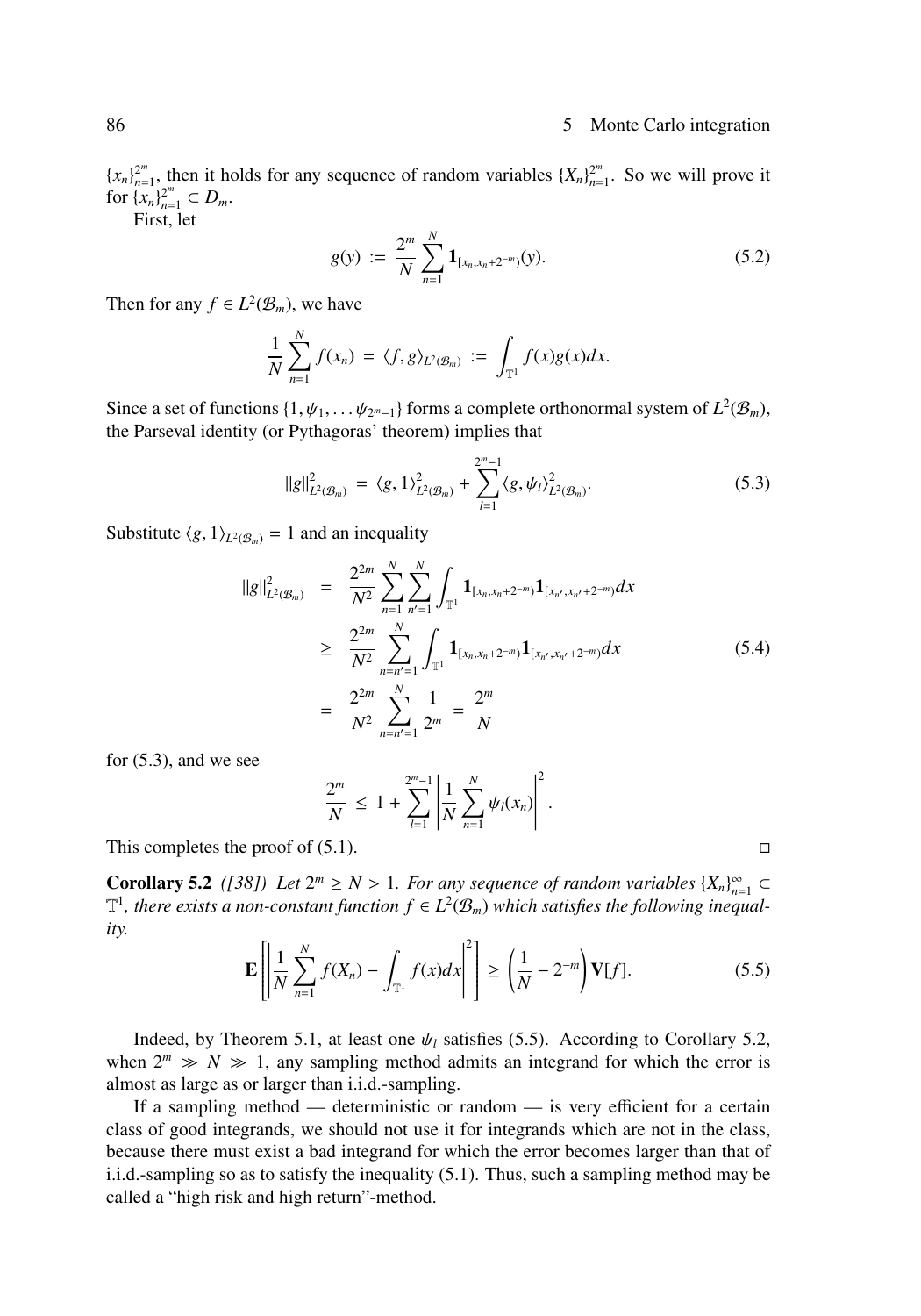**Example 5.3** Let  $d_{-i}(n)$  denote the *i*-th digit of  $n \in \mathbb{N}$  in its dyadic expression, i.e.,  $n = \sum_{i=1}^{\infty} d_{-i}(n) 2^i$  (actually a finite sum). The sequence  $\{x_n\}_{n=1}^{\infty} \subset \mathbb{T}^1$  defined by

$$
x_n := \sum_{i=1}^{\infty} d_{-i}(n) 2^{-i}, \quad n \in \mathbb{N}^+,
$$

is called the *van der Corput sequence* (cf. [22]). First several terms are

$$
\frac{1}{2}, \frac{1}{4}, \frac{3}{4}, \frac{1}{8}, \frac{5}{8}, \frac{3}{8}, \frac{7}{8}, \frac{1}{16}, \frac{9}{16}, \frac{5}{16}, \frac{13}{16}, \dots
$$

About the convergence rate of the numerical integration by means of this sequence, it is known that for any function *f* of bounded variation,

$$
\left| \frac{1}{N} \sum_{n=1}^{N} f(x_n) - \int_0^1 f(t) dt \right| \le c(N) \|f\|_{BV} \times \frac{\log N}{N}, \quad N \ge 2,
$$

where  $||f||_{BV}$  denotes the total variation of f on  $\mathbb{T}^1$ , and  $c(N)$  is a bounded coefficient, more concretely,  $c(N) = \log(N + 1)/(\log 2 \cdot \log N)$  will do (cf. [22]). In general, a sequence having this property is called a low discrepancy sequence, or a quasirandom sequence.

The numerical integration by means of van der Corput sequence (a quasi Monte Carlo method) has a much smaller error than i.i.d.-sampling when  $||f||_{BV}$  is rather small. But when  $||f||_{BV}$  is huge it may have a much greater error than i.i.d.-sampling. Indeed, for  $f(x) = d_{30}(x)$ , we have

$$
\frac{1}{2^{28}}\sum_{n=1}^{2^{28}}d_{30}(x_n) = 0,
$$

which is quite far from the true value  $\int_0^1 d_{30}(t) dt = 1/2$ .

In contrast to "high risk and high return"-methods, a low risk sampling method, i.e., a numerical integration method that produces stable approximate values for any integrands is said to be *robust*. We here give a quantitative definition of robustness.

Definition 5.4 *A numerical integration method by means of a sequence of random variables*  $\{X_n\}_{n=1}^{2^m}$  $2^m$ <sub>*n*=1</sub> is said to be L<sup>2</sup>−robust (more precisely, L<sup>2</sup>( $\mathcal{B}_m$ )-robust) if for any  $f \in L^2(\mathcal{B}_m)$ *it holds that*

$$
\mathbf{E}\left[\left|\frac{1}{N}\sum_{n=1}^{N}f(X_n)-\int_{\mathbb{T}^1}f(x)dx\right|^2\right] \le \frac{\mathbf{V}[f]}{N}, \quad 1 \le N \le 2^m. \tag{5.6}
$$

Deterministic sampling is not robust in this sense. (Imagine numerical integration by means of the deterministic sequence  $\{x_n\}_{n=1}^N$  applied to the function  $g(y)$  defined by (5.2).)

Of course, i.i.d.-sampling is  $L^2$ -robust, because (5.6) holds as an equality. According to Theorem 5.1 and Corollary 5.2, when  $2^m \gg N \gg 1$ , the inequality (5.6) can hardly be improved. Thus, i.i.d.-ampling is almost optimal from the viewpoint of  $L^2$ -robustness.

RWS is also  $L^2$ -robust, because (5.6) holds as an equality. Besides, it works as a secure pseudorandom generator for numerical integration as is mentioned in § 2.5.2.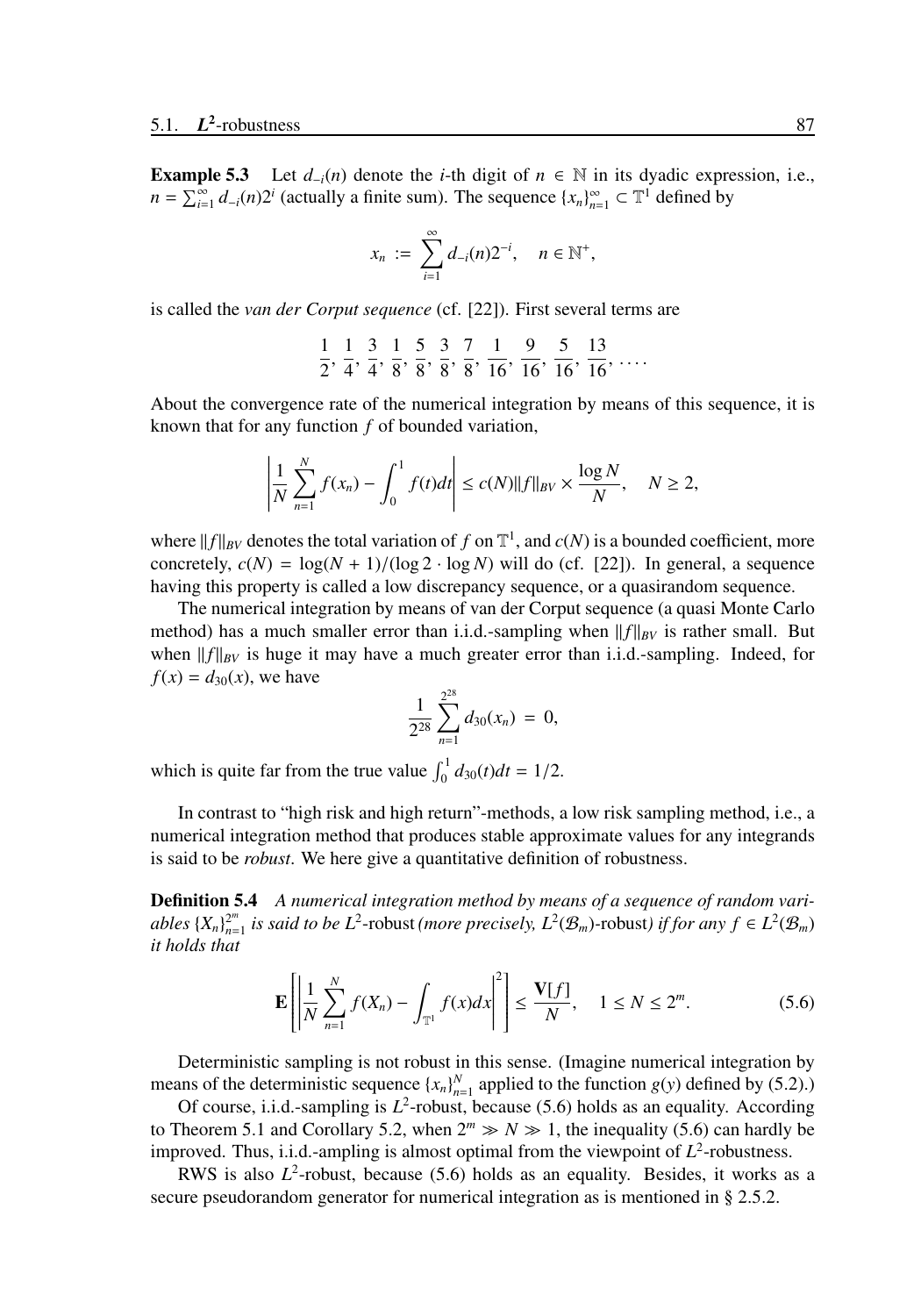# 5.2 Random Weyl sampling (Part 2)

In this section, we look closely at the random Weyl sampling (RWS) introduced in § 2.5.2.

#### 5.2.1 Degeneration of CLT-scaling limit

Since RWS is a numerical integration method by means of pairwise independent random variables, the sequence of its sample means satisfies law of large numbers (cf. [7]). We here show that the central limit theorem scaling (abbreviated as CLT-scaling) of the sample mean converges to 0 in probability (Theorem 5.6).

To this end, we consider RWS on  $\mathbb{T}^1$ , not on  $D_m$ . First, we look at pairwise independence. Theorem 5.5 below is a continuous version of Theorem 2.8.

**Theorem 5.5** ([13, 44]) Let  $(x, \alpha) \in \mathbb{T}^1 \times \mathbb{T}^1 = \mathbb{T}^2$  be a uniformly distributed random *point. Then the sequence*  $\{x + n\alpha\}_{n \in \mathbb{Z}}$  *of*  $\mathbb{T}^1$ -valued random variables has the following *properties; if*  $n \neq n'$ , then  $(x + n\alpha)$  *and*  $(x + n'\alpha)$  *are (pairwise) independent, and each*  $(x + n\alpha)$  *is distributed uniformly in*  $\mathbb{T}^1$ *.* 

*Proof.* For any bounded Borel functions  $F$ ,  $G$  defined on  $\mathbb{T}^1$ , we see

$$
\int_{\mathbb{T}^1} d\alpha \int_{\mathbb{T}^1} dx F(x + n\alpha) G(x + n'\alpha) = \int_{\mathbb{T}^1} d\alpha \int_{\mathbb{T}^1} dx F(x) G(x + (n' - n)\alpha)
$$
  
\n
$$
= \int_{\mathbb{T}^1} dx F(x) \int_{\mathbb{T}^1} d\alpha G(x + (n' - n)\alpha)
$$
  
\n
$$
= \int_{\mathbb{T}^1} dx F(x) \int_{\mathbb{T}^1} d\alpha G((n' - n)\alpha)
$$
  
\n
$$
= \int_{\mathbb{T}^1} dx F(x) \int_{\mathbb{T}^1} d\alpha G(\alpha).
$$

As is well-known, Weyl transformation is ergodic on  $(\mathbb{T}^1, \mathcal{B}, \mathbb{P})$ , and hence the law of large numbers holds for any  $F \in L^1(\mathbb{T}^1, \mathcal{B}, \mathbb{P})$ . In particular, if *F* is smooth, then the law of large numbers converges fast ([22]). Indeed, for the function  $\exp(2k\pi \sqrt{-1} x)$ ,  $0 \neq k \in \mathbb{Z}$ , we have

$$
\frac{1}{N}\sum_{n=1}^{N}e^{2\sqrt{-1}\pi k(x+n\alpha)} = \frac{1}{N}\times\frac{1-e^{2\sqrt{-1}\pi Nk\alpha}}{1-e^{2\sqrt{-1}\pi k\alpha}}\times e^{2\sqrt{-1}\pi k(x+\alpha)} = O(N^{-1}), \quad N \to \infty.
$$

Since  $\int_{\mathbb{T}^1} \exp(2k\pi)$ √  $\overline{-1}$  *x*) $dx = 0$ , thus the law of large numbers converges at the rate of  $O(N^{-1})$ . For general functions, we approximate it by finite Fourier series. Since the smoother a function is, the faster its Fourier coefficients converge to 0, in that case, the law of large numbers converges at a rate of nearly  $O(N^{-1})$ .

In RWS, the parameter  $\alpha \in \mathbb{T}^1$  as well as  $x \in \mathbb{T}^1$  is chosen at random. The chosen  $\alpha$  is irrational with probability 1, and consequently, what we mentioned in the previous paragraph occurs with probability 1. This makes us imagine that the rate of convergence of the law of large numbers about RWS is faster than the rate about i.i.d.-samplimg. In fact, for  $1 \le p < 2$ , about the *p*-th mean error of RWS, we have the following theorem.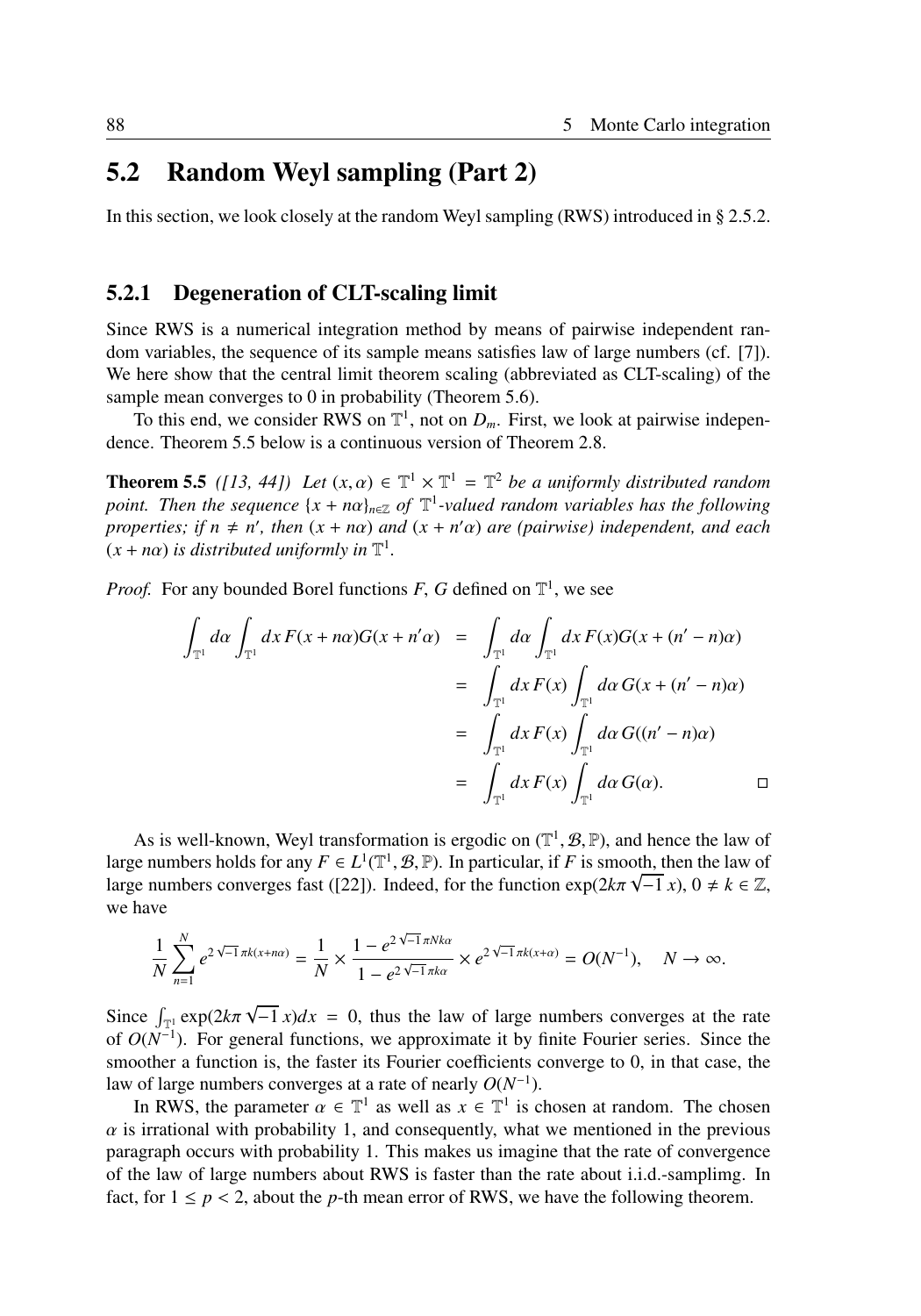**Theorem 5.6** ([12, 44]) For any  $F \in L^2(\mathbb{T}^1, \mathcal{B}, \mathbb{P})$  and any  $1 \leq p < 2$ , it holds that

$$
\lim_{N\to\infty}\iint_{\mathbb{T}^1\times\mathbb{T}^1}\left|\frac{1}{\sqrt{N}}\sum_{n=1}^N\left(F(x+n\alpha)-\int_{\mathbb{T}^1}F(y)dy\right)\right|^p d\alpha dx=0.
$$

*Consequently, for any* ε > 0*, it holds that*

$$
\mathbb{P}^2\left(\left\{(x,\alpha)\in\mathbb{T}^2\;\middle|\;\left|\frac{1}{\sqrt{N}}\sum_{n=1}^N\left(F(x+n\alpha)-\int_{\mathbb{T}^1}F(y)dy\right)\right|>\varepsilon\right\}\right)\longrightarrow 0,\quad N\to\infty.\tag{5.7}
$$

*i.e., the limit distribution of the CLT-scaling of the sample mean degenerates.*

*Proof.* Without loss of generality, we may assume  $\int_{\mathbb{T}^1} dx F(x) = 0$ . For each  $M \in \mathbb{N}^+$ , define a function  $F_M : \mathbb{T}^1 \to \mathbb{R}$  by

$$
F_M(t) := \sum_{|l| \le M} \widehat{F}(l) e^{2\sqrt{-1}\pi lt},
$$

where  $\widehat{F}(l)$  denotes the Fourier coefficient of *F*;

$$
\widehat{F}(l) = \int_{\mathbb{T}^1} dt \, F(t) e^{-2\sqrt{-1}\pi lt}.
$$

Note that  $\int_{\mathbb{T}^1} dfF(t) = 0$  implies  $\widehat{F}(0) = 0$ . Fix any  $1 < p < 2$ . By the triangular inequality, Hölder's inequality and Theorem 5.5, we have

$$
\left\| \frac{1}{\sqrt{N}} \sum_{n=1}^{N} F(x + n\alpha) \right\|_{p} := \left( \int \int_{\mathbb{T}^{1} \times \mathbb{T}^{1}} d\alpha dx \left| \frac{1}{\sqrt{N}} \sum_{n=1}^{N} F(x + n\alpha) \right|^{p} \right)^{\frac{1}{p}}
$$
  
\n
$$
\leq \left\| \frac{1}{\sqrt{N}} \sum_{n=1}^{N} F_{M}(x + n\alpha) \right\|_{p} + \left\| \frac{1}{\sqrt{N}} \sum_{n=1}^{N} (F - F_{M})(x + n\alpha) \right\|_{p}
$$
  
\n
$$
\leq \left\| \frac{1}{\sqrt{N}} \sum_{n=1}^{N} F_{M}(x + n\alpha) \right\|_{p} + \left\| \frac{1}{\sqrt{N}} \sum_{n=1}^{N} (F - F_{M})(x + n\alpha) \right\|_{2}
$$
  
\n
$$
= \left\| \frac{1}{\sqrt{N}} \sum_{n=1}^{N} F_{M}(x + n\alpha) \right\|_{p} + \sqrt{\mathbf{V}(F - F_{M})}. \tag{5.8}
$$

Let us compute the first term of the last side of  $(5.8)$  in detail. By the definition of  $F_M$ ,

$$
\frac{1}{\sqrt{N}}\sum_{n=1}^N F_M(x+n\alpha) = \sum_{0<|l|\leq M} \left(\widehat{F}(l)e^{2\sqrt{-1}\pi lx} \times \frac{1}{\sqrt{N}}\sum_{n=1}^N e^{2\sqrt{-1}\pi n l\alpha}\right).
$$

Taking  $L^p(\mathbb{T}^2, d\alpha dx)$ -norm, we see

$$
\left\| \frac{1}{\sqrt{N}} \sum_{n=1}^N F_M(x + n\alpha) \right\|_p \leq \sum_{0 < |l| \leq M} \left| \widehat{F}(l) \right| \left( \int_{\mathbb{T}^1} d\alpha \, \left| \frac{1}{\sqrt{N}} \sum_{n=1}^N e^{2\sqrt{-1}\pi n l \alpha} \right|^p \right)^{1/p} = \sum_{0 < |l| \leq M} \left| \widehat{F}(l) \right| \left( \int_{\mathbb{T}^1} d\alpha \, \left| \frac{1}{\sqrt{N}} \sum_{n=1}^N e^{2\sqrt{-1}\pi n \alpha} \right|^p \right)^{1/p},
$$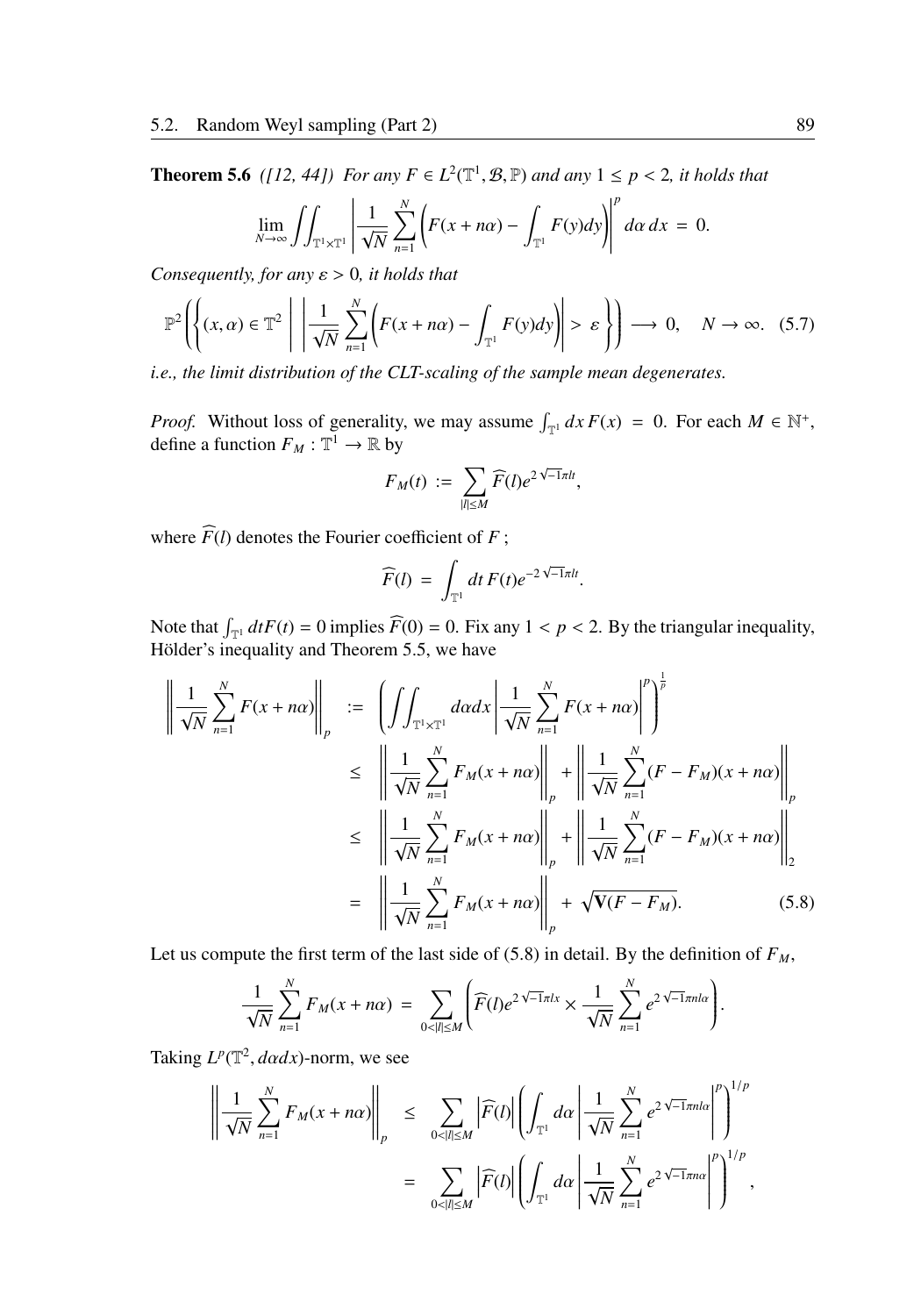□

where we used the fact that the transformation  $\mathbb{T}^1 \ni \alpha \mapsto l\alpha \in \mathbb{T}^1$  preserves the Lebesgue measure. And then

$$
\int_{\mathbb{T}^1} d\alpha \left| \frac{1}{\sqrt{N}} \sum_{n=1}^{N} e^{2\sqrt{-1}\pi n \alpha} \right|^p = \int_0^{\frac{1}{2}} d\alpha \left| \frac{1}{\sqrt{N}} \sum_{n=1}^{N} e^{2\sqrt{-1}\pi n \alpha} \right|^p + \int_{\frac{1}{2}}^1 d\alpha \left| \frac{1}{\sqrt{N}} \sum_{n=1}^{N} e^{2\sqrt{-1}\pi n \alpha} \right|^p
$$
\n
$$
= 2 \int_0^{\frac{1}{2}} d\alpha \left| \frac{1}{\sqrt{N}} \sum_{n=1}^{N} e^{2\sqrt{-1}\pi n \alpha} \right|^p \quad (\alpha \mapsto 1 - \alpha)
$$
\n
$$
= 2 \int_0^{\frac{1}{2}} d\alpha \left| \frac{1}{\sqrt{N}} \frac{\sin \pi N \alpha}{\sin \pi \alpha} \right|^p
$$
\n
$$
= 2 \int_0^{\frac{N}{2}} \frac{dt}{N} \left| \frac{1}{\sqrt{N}} \frac{\sin \pi t}{\sin \pi \frac{t}{N}} \right|^p \quad (N\alpha \mapsto t)
$$
\n
$$
= 2 \left( \frac{1}{N} \right)^{\frac{p}{2}+1} \int_0^{\frac{N}{2}} dt \left| \frac{\pi \frac{t}{N}}{\sin \pi \frac{t}{N}} \right|^p \left| \frac{\sin \pi t}{\pi t} \right|^p N^p
$$
\n
$$
= 2 \left( \frac{1}{N} \right)^{1-\frac{p}{2}} \int_0^{\frac{N}{2}} dt \left| \frac{\pi \frac{t}{N}}{\sin \pi \frac{t}{N}} \right|^p \left| \frac{\sin \pi t}{\pi t} \right|^p
$$
\n
$$
< \left( \frac{1}{N} \right)^{1-\frac{p}{2}} 2 \left( \frac{\pi}{2} \right)^p \int_0^{\infty} dt \left| \frac{\sin \pi t}{\pi t} \right|^p,
$$

where we used the fact that  $0 < y < \pi/2$  implies  $y / \sin y < \pi/2$ . Now we see

$$
\left\|\frac{1}{\sqrt{N}}\sum_{n=1}^N F_M(x+n\alpha)\right\|_p \leq \sum_{0<|l|\leq M}|\widehat{F}(l)|\left(\int_{\mathbb{T}^1}d\alpha\left|\frac{1}{\sqrt{N}}\sum_{n=1}^N e^{2\sqrt{-1}\pi n\alpha}\right|^p\right)^{1/p} \longrightarrow 0,
$$

and finally,

$$
\overline{\lim}_{N \to \infty} \left\| \frac{1}{\sqrt{N}} \sum_{n=1}^{N} F(x + n\alpha) \right\|_{p} \leq \sqrt{\mathbf{V}(F - F_M)} \sum_{M \to \infty} 0.
$$

Remark 5.7 Theorem 5.6 can be extended for square integrable functions of several variables. For details, see Theorem 5.20.

From the viewpoint of numerical integration, the convergence in probability (5.7) is much more desirable than the central limit theorem. But for careful readers, we add a remark. Since RWS satisfies

$$
\int_{\mathbb{T}^2} \left| \frac{1}{N} \sum_{n=1}^N F(x + n\alpha) - \int_{\mathbb{T}^1} F(y) dy \right|^2 dx d\alpha = \frac{\mathbf{V}[F]}{N} \tag{5.9}
$$

(cf. Theorem 2.8), if the event of the left hand side of (5.7) should unfortunately occur, the error of the sampling would be very large. Let us consider RWS mentioned in Definition 2.7 and Theorem 2.8. If we should choose  $\alpha = 0 \in D_{m+j}$ , then  $X_n(x, \alpha) = \lfloor x \rfloor_m \in D_m$ for all *n*, which is the worst sequence for sampling (cf. Remark 2.11). The probability of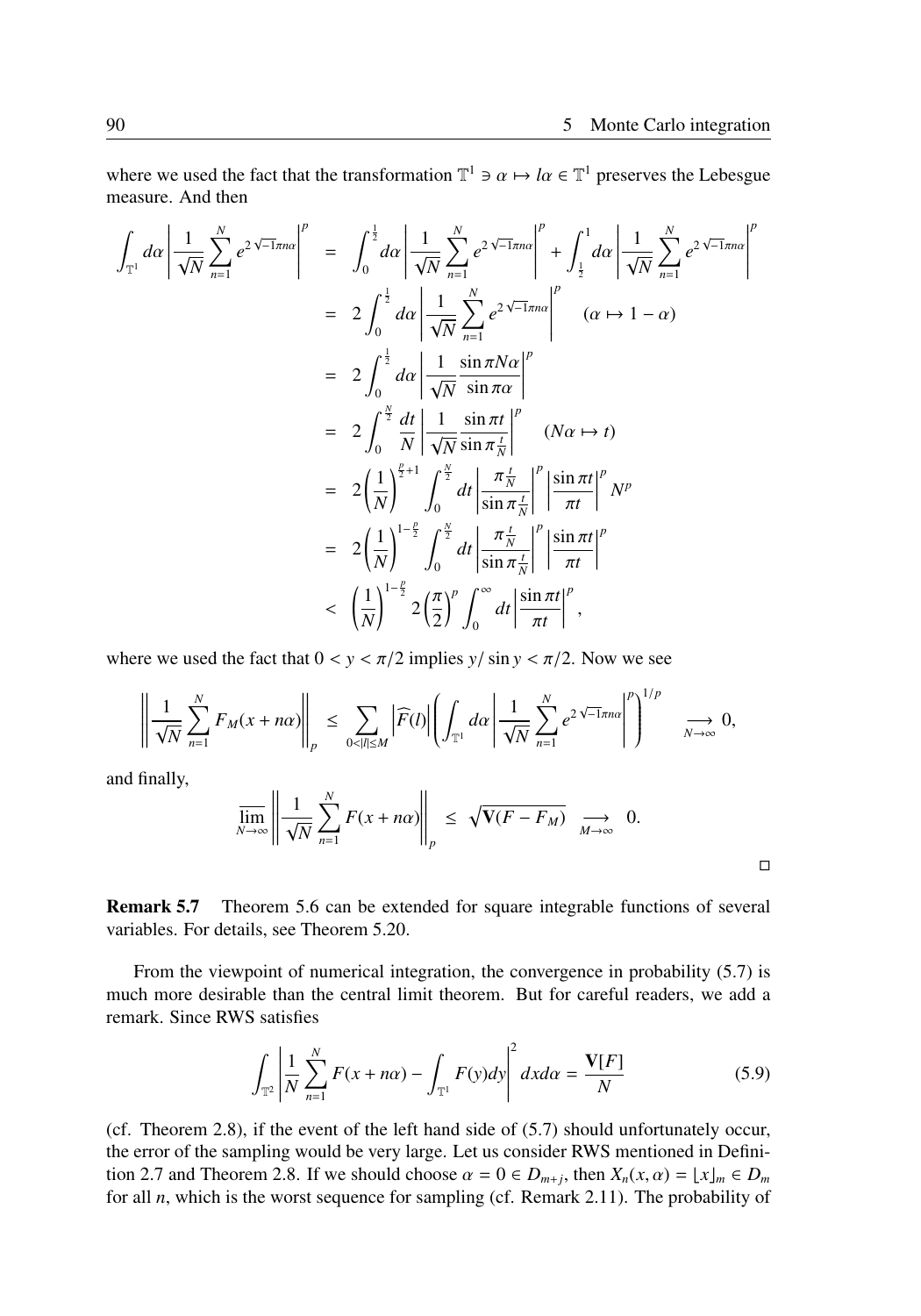such an event is  $2^{-(m+j)}$ , which is much greater than the probability of the same event for i.i.d.-sampling. However, when *m* is not so small, since the probability of such a very bad event is extremely small, we need not be anxious about it in practice. On the other hand, since (5.9) must be satisfied, when such a bad event does not occur, the error of RWS must be smaller than that of i.i.d.-sampling. As a result, RWS is preferable to i.i.d.-sampling.

Example 5.8 To see the effect of Theorem 5.6 and what we mentioned in the last paragraph, we computed the distribution of  $S_{10^6}(g(\omega'))/10^6$  of Example 2.9 by a Monte Carlo method. Using the pseudorandom generator by means of Weyl transformation, we generated 50,000 random seeds  $\omega' = (x, \alpha) \in D_{119} \times D_{119}$ , and investigated the frequency distribution of  $S_{10^6}(g(\omega'))/10^6$ .

| Range of data | Sample mean |             | Sample SD $\parallel$ SD of $\mathcal{N}(0, 1)$ |
|---------------|-------------|-------------|-------------------------------------------------|
| Whole         | 0.546095    | 0.000434905 | 1.000000                                        |
| Central 99.9% | 0.546094    | 0.000307281 | 0.993631                                        |
| Central 99%   | 0.546095    | 0.000262653 | 0.956823                                        |

Table 5.1: Sample mean and sample SD of RWS

The true value of the sample standard deviation (abbreviated as SD) is approximately

$$
\sqrt{\frac{0.546095 \cdot (1 - 0.546095)}{10^6}} = 0.000497871,
$$

which almost coincides with 0.000434905, the value computed from the 50,000 trials (Table 5.1). The second row of Table 5.1 shows the sample mean and the sample SD of the central 99.9% of the 50,000 samples, i.e., whole data except the smallest 25 data and the largest 25 data. In this case, the sample mean does not change but the sample SD decreases to about 3/4 of the one in the first row. This shows that those exceptional 50 data are far from the mean. The third row shows the sample mean and the sample SD of the central 99% of the 50,000 samples, i.e., whole data except the smallest 250 data and the largest 250 data. In this case, the sample mean does not change, either, but the SD decreases to about 3/5 of the one in the first row. (Similar calculations are done for  $N(0, 1)$ , which are written in the rightmost column.)

Figure 5.1 shows the frequency distribution of 50,000 samples of  $S_{10^6}(g(\omega'))/10^6$ . In this figure, the thick curve shows the density function of  $N(0.546095, 0.000262653^2)$ , whose mean and SD are same as the third row of Table 5.1. Comparing with this, the distribution of  $S_{10^6}(g(\omega'))/10^6$  is more concentrated around the mean and has thicker tails. And the thin curve is the density function of  $N(0.546095, 0.000497871^2)$ , which exactly approximates the distribution of  $S_{10^6}(\omega)/10^6$  (i.i.d.-sampling). Obviously, RWS is much more preferable to i.i.d.-sampling.

### 5.2.2 RWS in case *m* ≫ 1

When applying RWS to a random variable  $\{0, 1\}^m \to \mathbb{R}$ , Alice chooses an  $\omega' \in \{0, 1\}^{2m+2j}$ . But if *m* is huge, by the problem of random number again, it would be impossible for her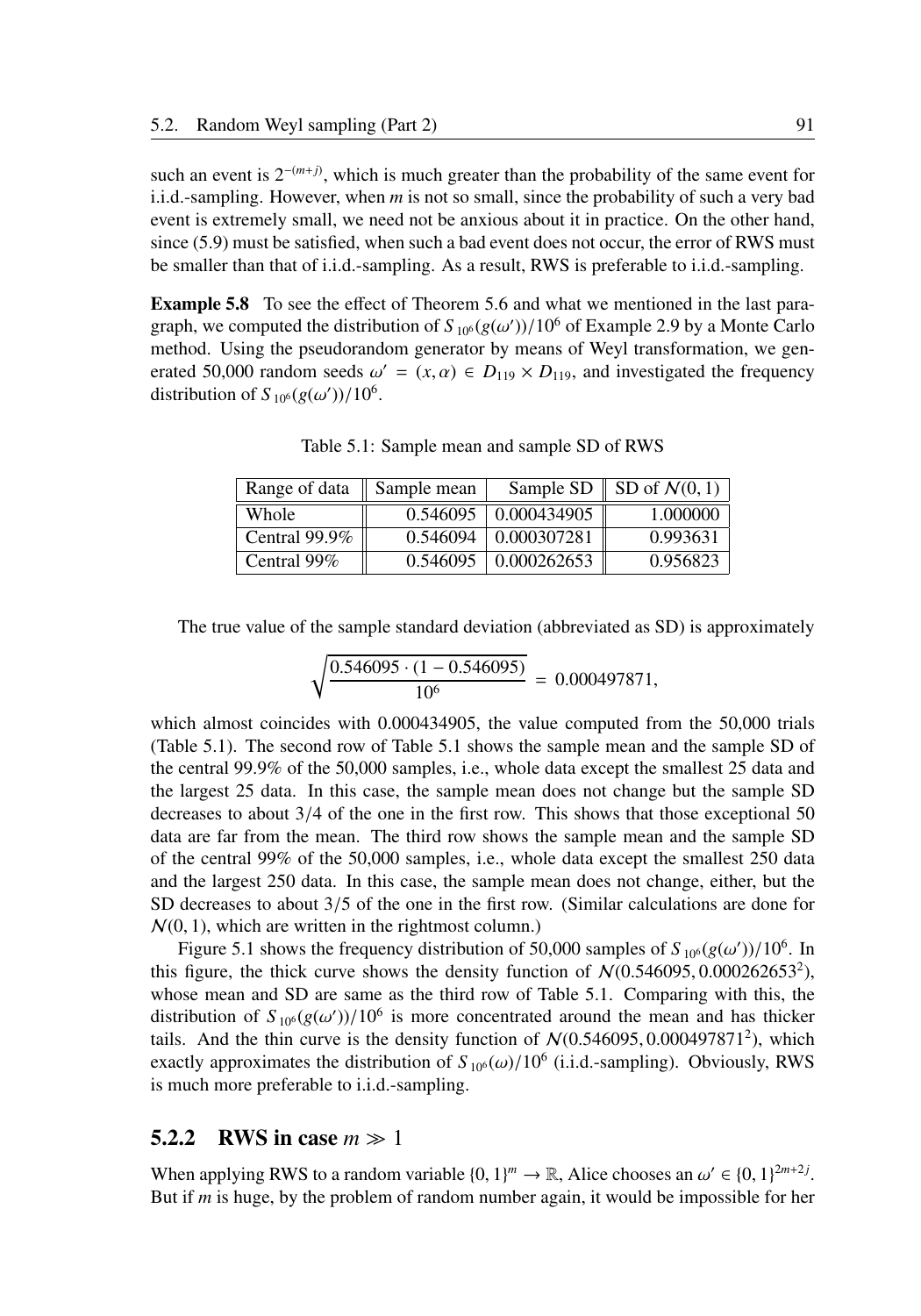

Figure 5.1: The frequency distribution of 50,000 samples of  $S_{10^6}(g(\omega'))/10^6$ 

to choose  $\omega'$ . In such a case, Alice chooses  $\omega'$  with the help of an auxiliary pseudorandom generator  $g'$ :  $\{0, 1\}^n \rightarrow \{0, 1\}^{2m+2j}$  (cf. Remark 2.12).

In selecting the auxiliary pseudorandom generator  $g'$ , the drastic reduction of randomness of RWS has the following advantages;

- (1) RWS is very insensitive to the quality of pseudorandom generator, i.e., a cheap pseudorandom generator may work well as the auxiliary one.
- (2) With almost no slowdown of generating speed of samples, we can use a slow but precise pseudorandom generator, such as a cryptographically secure one, to get most reliable results.

In particular, (2) is important in that it shows the speed of pseudorandom generation is not an important factor in choosing the auxiliary pseudorandom generator  $g'$ .

#### Example 5.9 Let

$$
S^{(m)}(x) := \sum_{i=1}^{m} d_i(x), \quad x \in \mathbb{T}^1.
$$

In order to see the distribution of  $S^{(500)}$  under the Lebesgue probability measure  $\mathbb{P}$ , we made a histogram of the frequency distribution (Figure 5.2),

$$
p_k^{(500)}(N) := \frac{1}{N} \# \left\{ 1 \le n \le N \; \left| \; S^{(500)}(x + n\alpha) = k \; \right\}, \quad k = 0, 1, \ldots, 500,
$$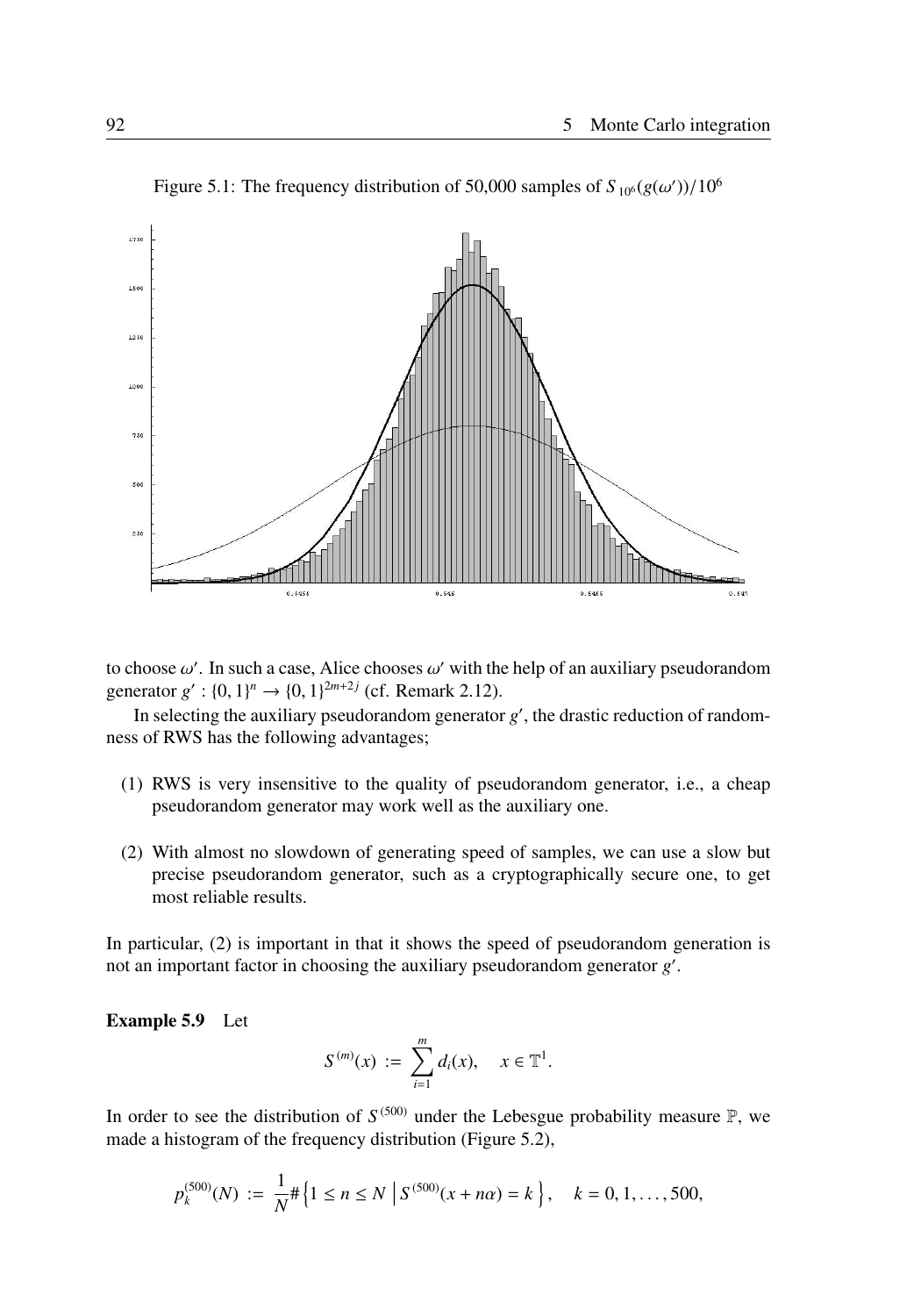by RWS. Here the seed  $(x, \alpha) \in D_{523} \times D_{523}^{\dagger 1}$  is 1046 bit long, which is generated by the pseudorandom generator by means of Weyl transformation (for implementation, see § 6.1.2).



Figure 5.2: The frequency distribution  $p_k^{(500)}$  $\binom{(500)}{k}$  (*N*),  $k = 0, \ldots, 500$ .





$$
E_N \; := \; \sqrt{\sum_{k=0}^{500} \left| p_k^{(500)}(N) - q_k^{(500)} \right|^2}, \qquad q_k^{(500)} \; := \; \frac{500!}{(500-k)!k!} \times 2^{-500},
$$

becomes small as  $N \to \infty$ . In Figure 5.3, the horizontal axis indicates logarithm of the sample size *N* (at most 10<sup>7</sup>), and the vertical axis indicates logarithm of  $E<sub>N</sub>$ . The slanting

$$
^{\dagger 1}523 = 500 + \lceil \log_2 10^7 \rceil - 1.
$$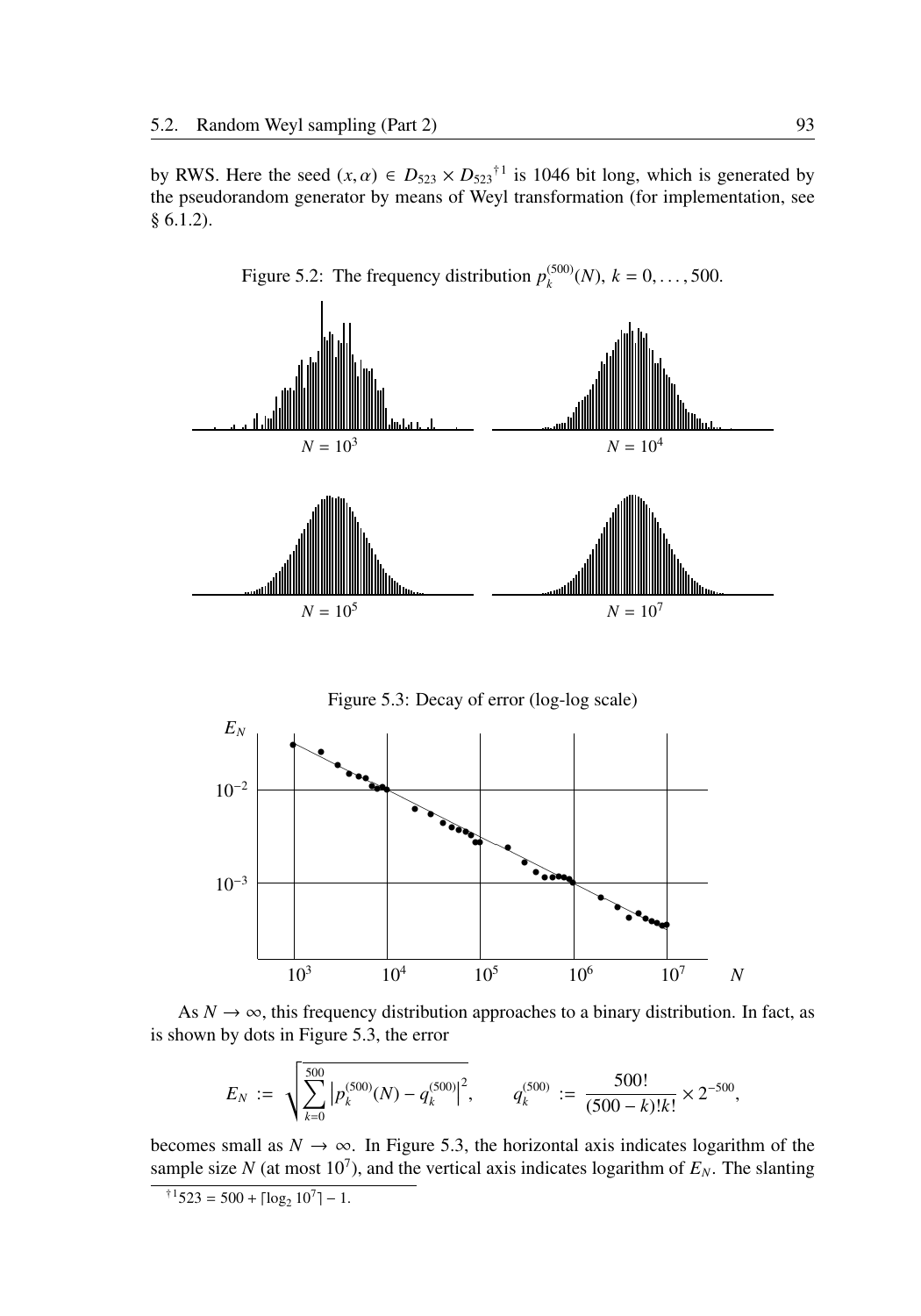straight line is the graph of the expected values

$$
\sqrt{\sum_{k=0}^{500} q_k^{(500)} (1 - q_k^{(500)}) \times N^{-1/2}} = 0.03122139 \times N^{-1/2}
$$

in the case of i.i.d.-sampling. This figure reads that RWS and i.i.d.-sampling do not much differ for the computation of the distribution of  $S^{(500)}$ .

Theorem 5.6 asserts that the convergence of RWS is theoretically much faster than that of i.i.d.-sampling. However, in general, it is known that when we apply a quasi-Monte Carlo method to a function of so many independent variables which depends on those variables almost equally, the rate of convergence is observed as slow as i.i.d.-sampling (cf. [34] p.99). Indeed, when we apply RWS to such a function, the advantage of fast convergence does not appear unless the sample size *N* becomes astronomically huge.

In the case of Example 5.9,  $S^{(m)}(x)$  equally depends on *m* independent variables  $d_i(x)$ ,  $i = 1, \ldots, m$ . As a matter of fact, when  $m \gg 1$ , it is shown by the following theorem that the RWS samples of  $S^{(m)}(x)$  look like i.i.d. random variables.

Theorem 5.10 *([8]) For almost every irrational* α*, a stochastic process*

$$
\left\{2m^{-1/2}\left(S^{(m)}(\bullet+n\alpha)-\frac{m}{2}\right)\right\}_{n=0}^{\infty}
$$

*defined on the Lebesgue probability space* (T 1 , B, P) *converges to* N(0, 1)*-i.i.d. random variables as m*  $\rightarrow \infty$  *in the sense of finite dimensional distribution.* 

As  $m \to \infty$ , each one dimensional distribution of this process converges to  $\mathcal{N}(0, 1)$ by the central limit theorem. But it is not easy to see that the process converges to a Gaussian process. Here instead, we only confirm that the two-term correlation disappears as  $m \to \infty$ .

Noting properties of Rademacher functions  $\{r_i(x) := 1 - 2d_i(x)\}_{i=1}^{\infty}$ 

$$
r_i(x) = r_1(2^{i-1}x), \qquad \forall c, \quad \int_{\mathbb{T}^1} r_i(x)r_j(x+c)dx = 0, \quad i \neq j,
$$

let us calculate the correlation function. Let

$$
\varphi(\alpha) := \int_{\mathbb{T}^1} r_1(x) r_1(x + \alpha) dx = |2 - 4\alpha| - 1. \quad (cf. (4.83))
$$

Since  $S^{(m)}(x) - \frac{m}{2} = -\frac{1}{2} \sum_{i=1}^{m} r_i(x)$ ,

$$
\int_{\mathbb{T}^1} \left( m^{-1/2} \left( S^{(m)}(x) - \frac{m}{2} \right) \right) \left( m^{-1/2} \left( S^{(m)}(x + n\alpha) - \frac{m}{2} \right) \right) dx
$$
\n
$$
= \frac{1}{4m} \sum_{i=1}^m \sum_{j=1}^m \int_{\mathbb{T}^1} r_i(x) r_j(x + n\alpha) dx
$$
\n
$$
= \frac{1}{4m} \sum_{i=1}^m \int_{\mathbb{T}^1} r_i(x) r_i(x + n\alpha) dx
$$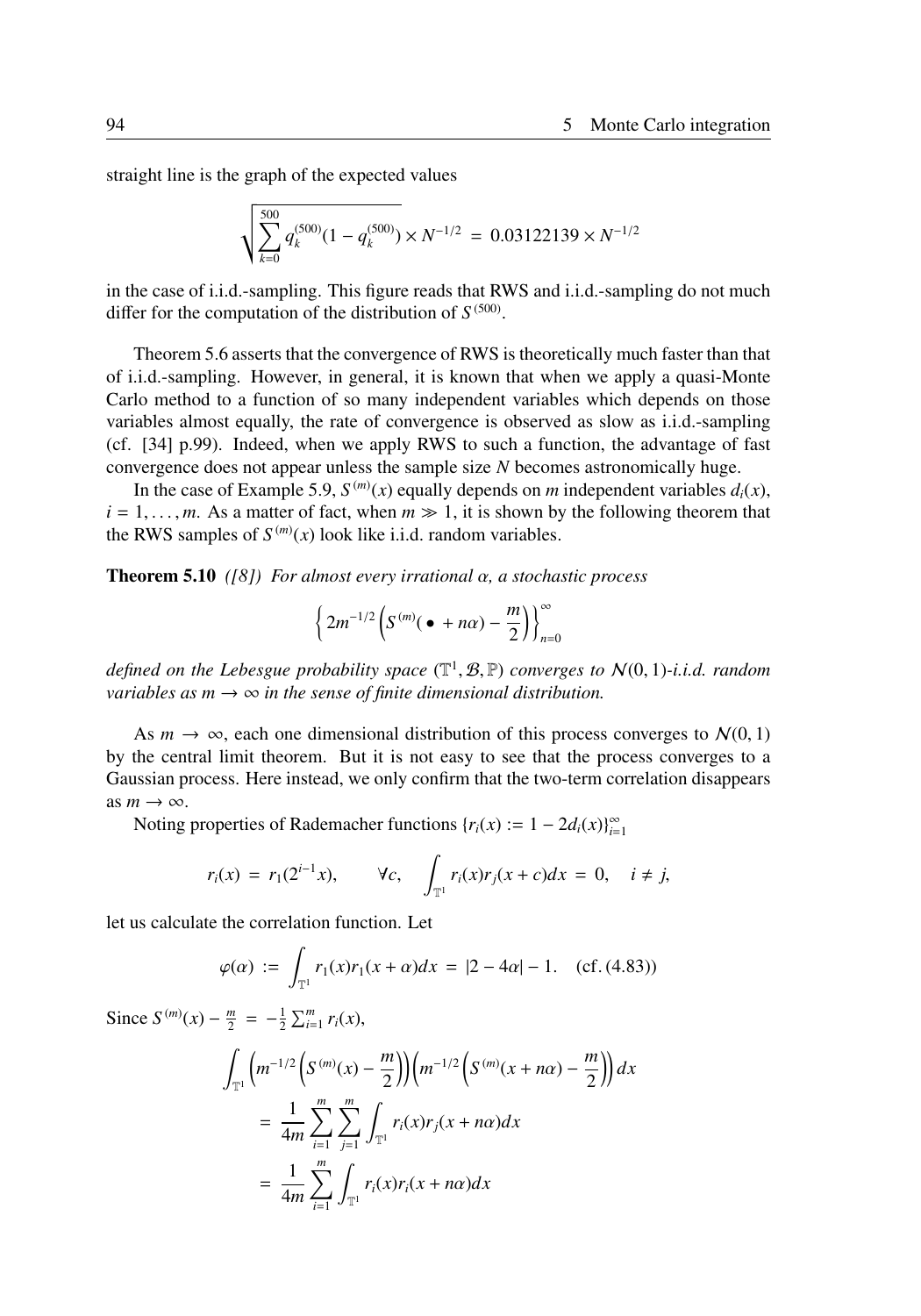$$
= \frac{1}{4m} \sum_{i=1}^{m} \int_{\mathbb{T}^1} r_1(2^{i-1}x) r_1(2^{i-1}x + 2^{i-1}n\alpha) dx
$$
  
= 
$$
\frac{1}{4m} \sum_{i=1}^{m} \int_{\mathbb{T}^1} r_1(x) r_1(x + 2^{i-1}n\alpha) dx = \frac{1}{4m} \sum_{i=1}^{m} \varphi(2^{i-1}n\alpha).
$$
 (5.10)

By the ergodicity of the transformation  $x \mapsto 2x$ , the last term converges to

$$
\frac{1}{4}\int_{\mathbb{T}^1}\varphi(x)dx=0
$$

for almost every  $\alpha$  as  $m \to \infty$  ([15]). Thus the dependency vanishes in the limit.

However, the convergence of (5.10) to 0 is slow, as slow as  $O(m^{-1/2})$ , which follows from the fact that the central limit theorem and the law of iterated logarithm hold for the sum (5.10) ([8, 15, 25]). Indeed, for  $m = 500$ , the process  ${S^{(m)}( \cdot + n\alpha)}_{n=0}^{\infty}$  is not so close to  $\mathcal{N}(0, 1)$ -i.i.d. random variables. Intuitively speaking, when *m* is large,  $\mathcal{S}^{(m)}(x)$  and  $S^{(m+1)}(x)$  are not so much different for each *x*, and hence the rate of dependence disappearance cannot be fast. Conversely, we might say that for a function which depends on many independent variables equally and sharply, the rate of dependence disappearance would be fast. In fact, the function  $G_m(x) = S^{(m)}(x) \mod 2$  (cf. (4.7)) depends on each  $d_i(x)$ equally, and in addition, its value sensitively changes as soon as one of  $d_i(x)$  changes, and hence the dependence disappearance occurs very fast. This observation explains Theorem 4.14 from another point of view.

#### 5.2.3 Another example of pairwise independent random variables

Let  $GF(2<sup>m</sup>)$  denote the finite field (Galois field) of order  $2<sup>m</sup>$ . Let us identify  $\{0, 1\}<sup>m</sup>$ ,  $\{1, 2, 3, \ldots, 2^m\}$ , and GF(2<sup>m</sup>), by any two bijections;  $\phi$ : GF(2<sup>m</sup>)  $\rightarrow$   $\{0, 1\}^m$  and  $\psi$ :  $GF(2^m) \to \{1, 2, 3, ..., 2^m\}$ . For each  $\omega' := (x, \alpha) \in GF(2^m) \times GF(2^m) \cong \{0, 1\}^{2m}$ , define

$$
\tilde{Z}_n(\omega') := x + n\alpha, \quad n \in \text{GF}(2^m) \cong \{1, 2, 3, ..., 2^m\}.
$$

Then under  $P_{2m}$ , the sequence of random variables  ${\{\tilde{Z}_n\}}_{n=1}^{2^m}$  $\frac{2^m}{n-1}$  is pairwise independent, and each  $\tilde{Z}_n$  is distributed uniformly in  $\{0, 1\}^m$  ([24] Lecture 5). To see this, let us show that for any  $a, b \in \text{GF}(2^m) \cong \{0, 1\}^m, 1 \le n < n' \le 2^m$ , we have

$$
P_{2m}(\tilde{Z}_n(\omega') = a, \, \tilde{Z}_{n'}(\omega') = b) = 2^{-2m}.
$$

Consider the following system of linear equations with coefficients in GF(2*<sup>m</sup>* )

$$
\begin{cases}\nx + n\alpha &= a, \\
x + n'\alpha &= b,\n\end{cases}
$$

where *x*,  $\alpha$  are unknowns. Let  $(x_0, \alpha_0) \in \text{GF}(2^m) \times \text{GF}(2^m)$  be the unique solution to the equations. Then we see

$$
P_{2m}(\tilde{Z}_n(\omega') = a, \, \tilde{Z}_{n'}(\omega') = b) = P_{2m}(\{(x'_0, \alpha'_0)\}) = 2^{-2m},
$$

which completes the proof.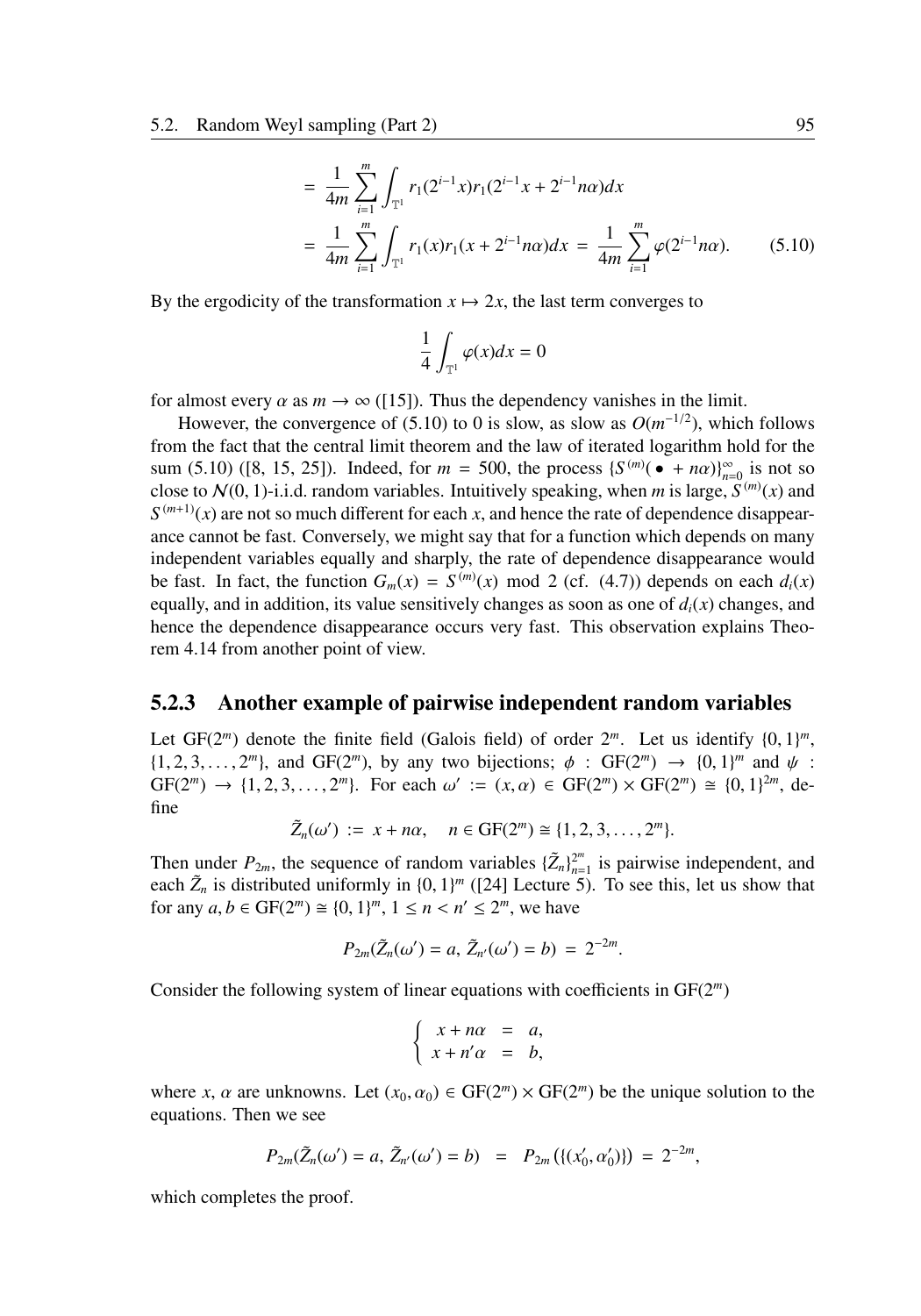As Definition 2.7, define a pseudorandom generator  $\tilde{g}$  :  $\{0, 1\}^{2m} \rightarrow \{0, 1\}^{Nm}, N \leq 2^m$ , by

$$
\tilde{g}(\omega') := (\tilde{Z}_1(\omega'), \tilde{Z}_2(\omega'), \ldots, \tilde{Z}_N(\omega')) \in \mathrm{GF}(2^m)^N \cong \{0,1\}^{Nm}.
$$

Then  $\tilde{g}$  is secure for numerical integration of random variables on  $({0, 1})^m, 2^{({0,1})^m}, P_m)$ .

In order for two independent  $D_m$ -valued uniform random variables to exist, the sample space should be equal to or larger than  $D_m \times D_m$ . Therefore the size 2*m* of the seed of  $\tilde{g}$  is the smallest possible to do pairwise independent sampling for random variables on  $((0, 1)^m, 2^{\{0, 1\}^m}, P_m)$ . In particular, it is shorter than  $2m + 2j$  of RWS case. But, if *m* is a little bit large, the multiplication in  $GF(2<sup>m</sup>)$  is so complicated that  $\tilde{g}$  is not appropriate for practical Monte Carlo integrations.

In [14], a pairwise independent sequence of random variables was constructed on a prime field  $F_p$  instead of  $GF(2^m)$ .<sup>†2</sup> A synthetic report about pairwise independent sampling methods can be found in [10, 31].

# 5.3 i.i.d.-sampling for simulatable random variables

We can apply i.i.d.-sampling to simulatable random variables, i.e., functions which is measurable with respect to some stopping time (§ 1.3).

**Theorem 5.11** Let  $\tau$  be a { $\mathcal{B}_m$ }<sub>*m*</sub>-stopping time such that  $\mathbb{P}(\tau < \infty) = 1$ , and let f be a τ*-measurable function. Define*

$$
y_n(x) := 2^{\sum_{i=1}^{n-1} \tau(y_i(x))} x, \quad x \in \mathbb{T}^1, \quad n \in \mathbb{N}^+.
$$

*Then the sequence of random variables*  $\{f(y_n)\}_{n=1}^{\infty}$  *on*  $(\mathbb{T}^1, \mathcal{B}, \mathbb{P})$  *is i.i.d., and the common* distribution is equal to that of  $f$  defined on  $(\mathbb{T}^1,\mathcal{B},\mathbb{P})$ .

*Proof.* Since  $y_1(x) = x$ , it is clear that the distributions of  $f(y_1)$  and *f* coincide. By (1.7), we have  $f(y_n) = f(\lfloor y_n \rfloor_{\tau(y_n)})$ , and so it is sufficient to show that  $\lfloor \lfloor y_n \rfloor_{\tau(y_n)} \rfloor_{n=1}^{\infty}$  is i.i.d.<sup>†3</sup>

For any  $n \in \mathbb{N}^+$  and any  $a_1, \ldots, a_n \in D = \cup_{m \in \mathbb{N}^+} D_m$ ,

$$
\mathbb{P}(|y_i|_{\tau(y_i)} = a_i, 1 \le i \le n)
$$
\n
$$
= \sum_{m_1, \dots, m_{n-1} \in \mathbb{N}^+} \mathbb{P}(|y_i|_{m_i} = a_i, \tau(y_i) = m_i, 1 \le i \le n - 1, |y_n|_{\tau(y_n)} = a_n, )
$$
\n
$$
= \sum_{m_1, \dots, m_{n-1} \in \mathbb{N}^+} \mathbb{P}(|y_i|_{m_i} = a_i, \tau(y_i) = m_i, 1 \le i \le n - 1, |2^{\sum_{i=1}^{n-1} m_i} x|_{\tau(2^{\sum_{i=1}^{n-1} m_i} x)} = a_n, \}
$$
\n
$$
= \sum_{m_1, \dots, m_{n-1} \in \mathbb{N}^+} \mathbb{P}(|y_i|_{m_i} = a_i, \tau(y_i) = m_i, 1 \le i \le n - 1) \mathbb{P}(|2^{\sum_{i=1}^{n-1} m_i} x|_{\tau(2^{\sum_{i=1}^{n-1} m_i} x)} = a_n \}
$$
\n
$$
= \sum_{m_1, \dots, m_{n-1} \in \mathbb{N}^+} \mathbb{P}(|y_i|_{m_i} = a_i, \tau(y_i) = m_i, 1 \le i \le n - 1) \mathbb{P}(|x|_{\tau(x)} = a_n)
$$
\n
$$
= \mathbb{P}(|y_i|_{\tau(y_i)} = a_i, 1 \le i \le n - 1) \mathbb{P}(|x|_{\tau(x)} = a_n).
$$

<sup>†2</sup>Therefore since 1974, the year [14] was published, a secure pseudorandom generator for the Monte Carlo integration has been developed without being noticed so.

<sup>&</sup>lt;sup>†3</sup>This property is called the strong Markov property.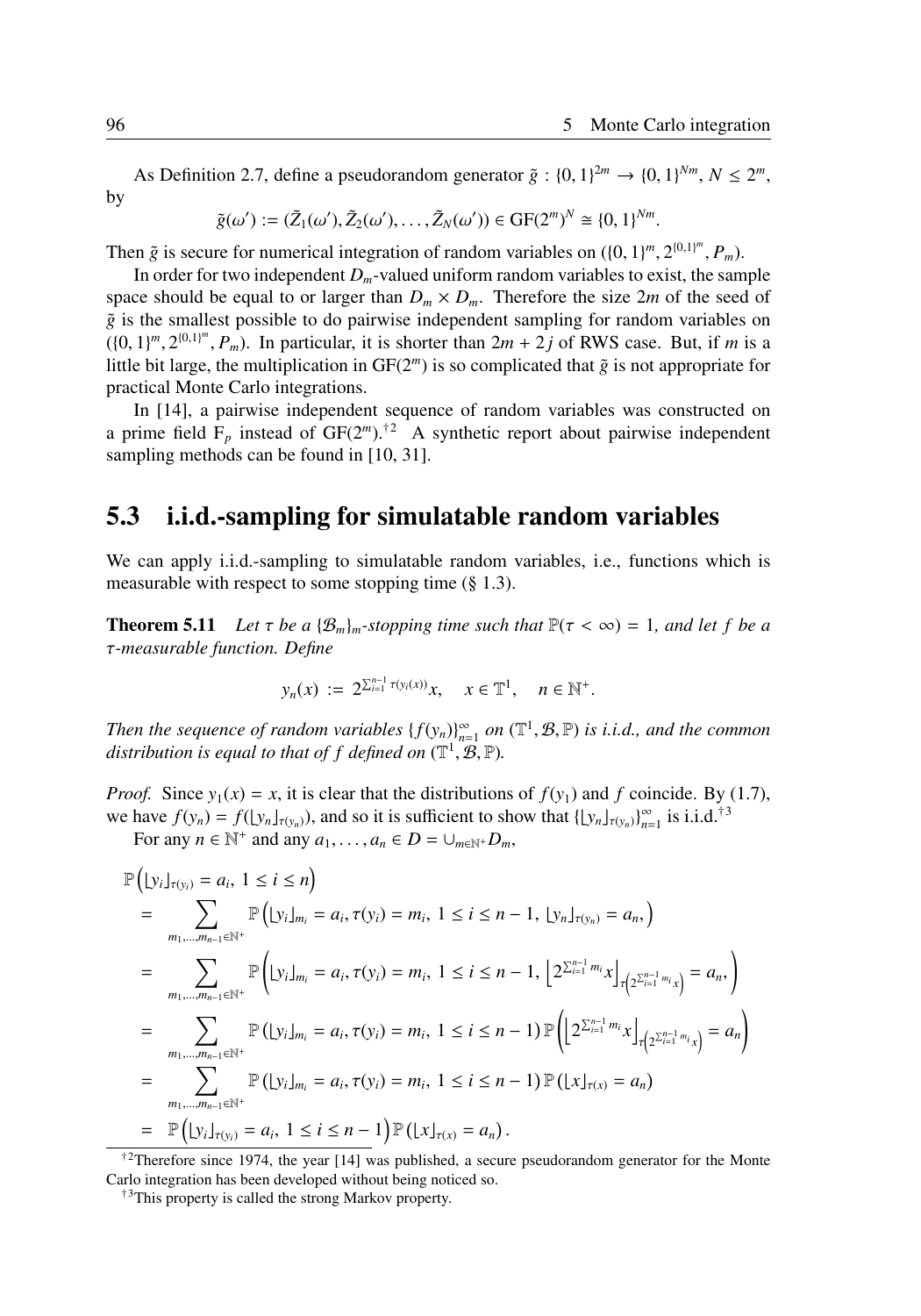Repeating this procedure, we see

$$
\mathbb{P}\left(\lfloor y_i \rfloor_{\tau(y_i)} = a_i, \ 1 \leq i \leq n\right) = \prod_{i=1}^n \mathbb{P}\left(\lfloor x \rfloor_{\tau(x)} = a_i\right),
$$

which completes the proof.  $\Box$ 

Under the conditions of Theorem 5.11, we can numerically integrate *f* by i.i.d. sampling;

$$
\frac{1}{N} \sum_{i=1}^{N} f(y_i(x)).
$$
\n(5.11)

**Remark 5.12** The time of computation of  $(5.11)$  is approximately proportional to the number of required random bits. Therefore its mean is approximately proportional to *NE*[ $\tau$ ]. Then if  $E[\tau^2] = \infty$ , i.e.,  $V[\tau] = \infty$ , the time of computation will be possibly extremely long. So, from the practical point of view,  $\mathbf{E}[\tau^2] < \infty$  is desirable. For example, if  $\tau$  is a stopping time associated with von Neumann's rejection method (Example 1.11), its distribution is a geometric distribution, and hence  $\mathbf{E}[\tau^2] < \infty$  holds.

The computation of i.i.d.-sampling (5.11) may look complicated, but it can be done by a simple algorithm. Let the integrand *f* in question satisfy Assumption 1.9. Here we assume that the i.i.d. random variables  $\{Z_1, Z_2, \ldots\}$  of Assumption 1.9 are expressed in  $2^{-K}$  precision, i.e.,  $Z_l^{(K)}$  $L_l^{(K)} \in D_K$ . Next let us suppose that a virtual function

• function Random*<sup>m</sup>* : *Dm*-valued;

returns a *Dm*-valued uniformly distributed random variable which is independent of all the previously generated random variables. (In practice, we use a pseudorandom generator instead.)

Finally, let *N* be the sample size as in (5.11). Here is the algorithm.

## Algorithm of i.i.d.-sampling

• Main routine

```
function Mean_of_f : Real;
begin
   S := 0.0;
   For i := 1 to N do
      begin
         Z :=Random<sub>K</sub>;
         Try to compute f ;
         while (another Z is needed to compute f ) do
            begin
               Z :=Random<sub>K</sub>;
               Try to compute f ;
            end; // End of computation of f
```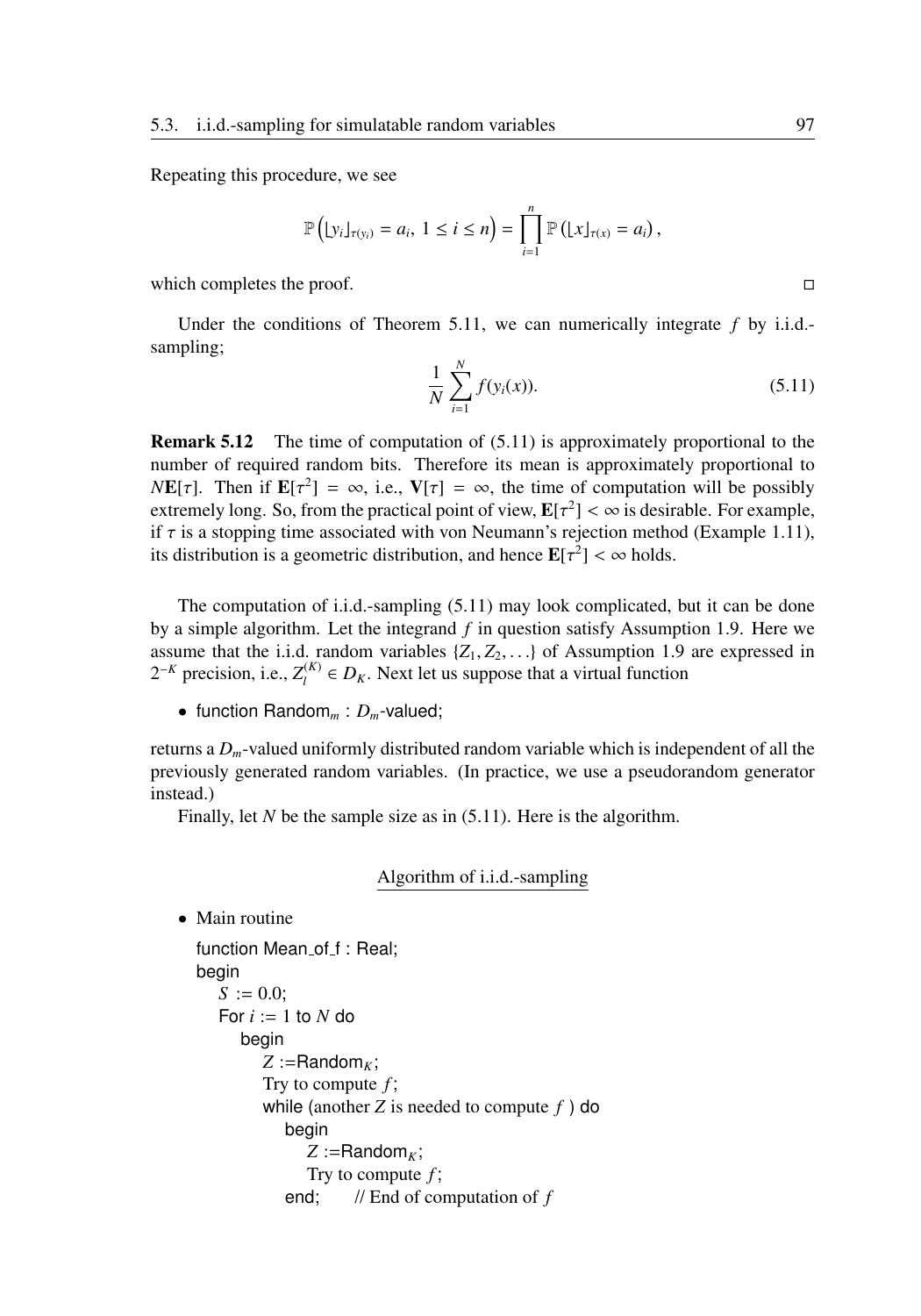```
S := S + f;
     end;
  result:= S/N;
end;
```
The function Mean of f returns the value of result, namely,  $S/N$ . Here,  $Z_i$ 's which are needed to compute  $f$  are all generated by the random function Random<sub>K</sub>.

# 5.4 Dynamic random Weyl sampling

Let us introduce a pairwise independent sampling method which is applicable to simulatable random variables  $(\S 1.3)$ , i.e., functions which are measurable with respect to some stopping time  $(\S 1.3.1)$ . We call it the dynamic random Weyl sampling (abbreviated as DRWS). It can be regarded as a pseudorandom generator which is exclusive for Monte Carlo integrations of all simulatable random variables.

The algorithm of DRWS is so simple that we can write its main program code as easily as i.i.d.-sampling (§ 6.2, [43]), and that the speed of generating pairwise independent samples is sufficiently fast. DRWS is applicable whenever so is i.i.d.-sampling, and it is much more reliable than i.i.d.-sampling (§ 5.4.4). However, since DRWS must keep the random bit-sequence which is needed to generate samples stored in computer memory, we have to note that it spends more memory than i.i.d.-sampling (§ 6.2.4).

### 5.4.1 Definition and Theorem

Let  $\tau$  be a  $\{\mathcal{B}_m\}_m$ -stopping time with  $\mathbb{P}(\tau < \infty) = 1$ . For  $j \in \mathbb{N}^+$ , let

$$
(x_l, \alpha_l) \in D_{K+j} \times D_{K+j} \subset \mathbb{T}^1 \times \mathbb{T}^1, \quad l \in \mathbb{N}^+, \tag{5.12}
$$

be i.i.d. random variables which are uniformly distributed in  $D_{K+j} \times D_{K+j}$ . Define random variables  $x_n$  by

$$
\mathbf{x}_n := \sum_{l=1}^{\infty} 2^{-(l-1)K} [x_l + v_{n,l} \alpha_l]_K \in \mathbb{T}^1, \quad n = 1, \dots, 2^{j+1}, \tag{5.13}
$$

where  $v_{n,l}$  are random variables defined by

$$
\nu_{n,l} := \begin{cases} n & (l = 1), \\ \# \{ 1 \le u \le n \mid \tau(\mathbf{x}_u) > (l - 1)K \} & (l > 1). \end{cases}
$$
(5.14)

Since  $\tau$  is  $\{\mathcal{B}_m\}_m$ -stopping time,  $v_{n,l}$  and  $\mathbf{x}_n$  are well-defined.

Now, the following theorem holds.

**Theorem 5.13** ([39]) If f is  $\tau$ -measurable, then random variables { $f(\mathbf{x}_n)$ }<sub>n=1</sub>  $_{n=1}^{2^{j+1}}$  are identi*cally distributed and pairwise independent. The common distribution coincides with that of f defined on*  $(\mathbb{T}^1, \mathcal{B}, \mathbb{P})$ *.*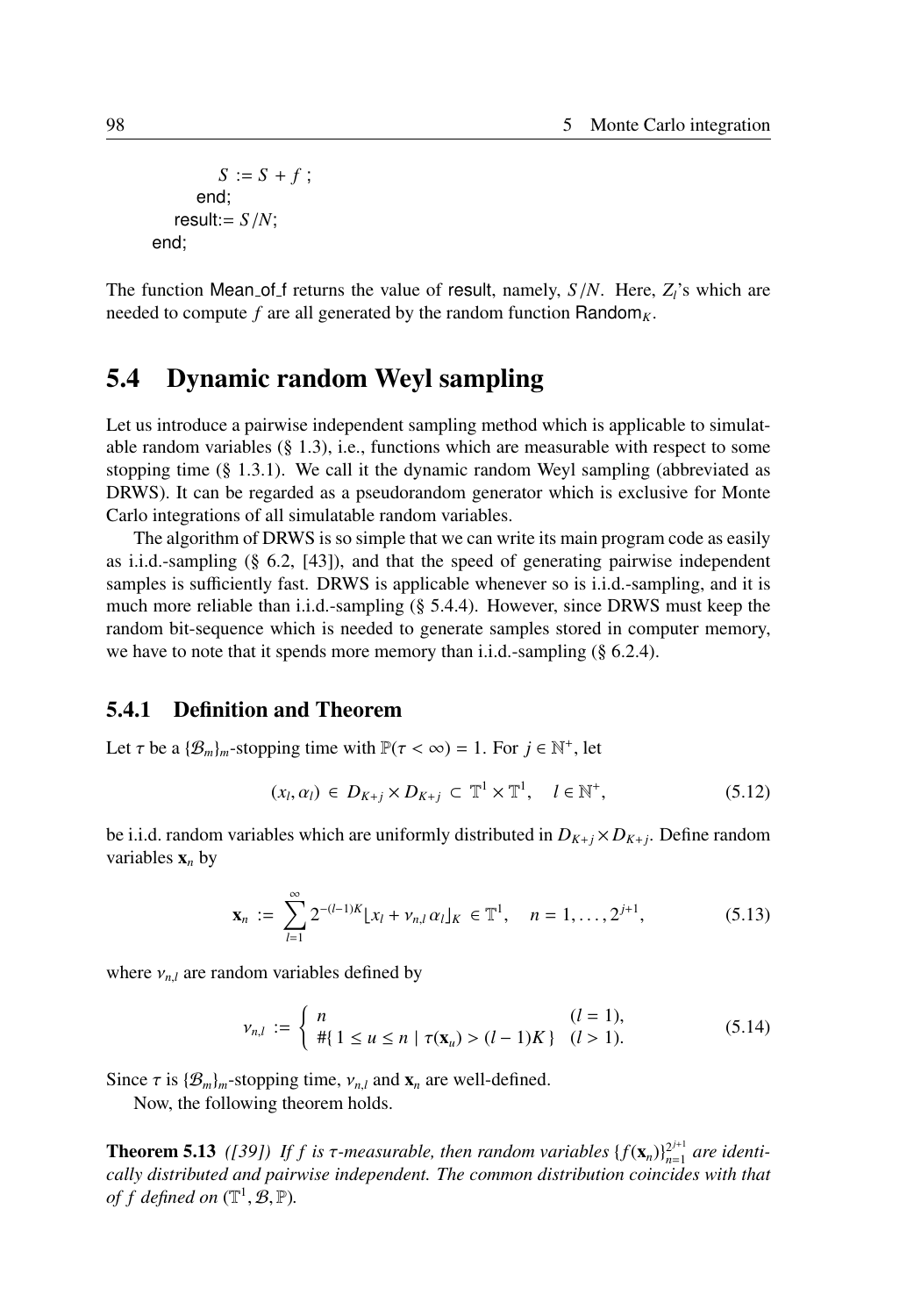Note that as  ${x_n}_{n=1}^{2^{j+1}}$  $2^{j+1}$  are all uniformly distributed but not pairwise independent. Theorem 5.13 asserts that if they are composed with a *τ*-measurable function *f*, then  ${f(\mathbf{x}_n)}_{n=1}^{2^{j+1}}$ *n*=1 become pairwise independent.

Assume  $\mathbf{E}[\tau] < \infty$  and that  $f \in L^1(\mathcal{B}_\tau)$ . Then the sampling method for the estimation of  $E[f]$  by

$$
\frac{1}{N}\sum_{n=1}^N f(\mathbf{x}_n), \quad 1 \le N \le 2^{j+1},
$$

is called the *dynamic random Weyl sampling* (abbreviated as DRWS). †<sup>4</sup>

**Corollary 5.14** *For each*  $f \in L^2(\mathcal{B}_\tau)$ *, the mean square error of DRWS is equal to that of i.i.d.-sampling, i.e.,*

$$
\mathbf{E}\left[\left|\frac{1}{N}\sum_{n=0}^{N-1}f(\mathbf{x}_n)-\mathbf{E}[f]\right|^2\right] = \frac{\mathbf{V}[f]}{N}, \quad 1 \le N \le 2^{j+1}.\tag{5.15}
$$

**Remark 5.15** As is mentioned in Remark 5.12, it is desirable that  $\mathbf{E}[\tau^2] < \infty$ .

## 5.4.2 Proof of Theorem 5.13

In what follows, we take any  $1 \le n < n' \le 2^{j+1}$  and fix them. Set

$$
m(n, n') := \max\{ l | v_{n,l} < v_{n',l} \}.
$$

From  $v_{n,l} < v_{n',l}$ , it follows that  $v_{n,i} < v_{n',i}$  for  $i = 1, \ldots, l$ , and hence

$$
m(n, n') = \max\{l \mid \nu_{n,i} < \nu_{n',i}, \, i = 1, \dots, l\}.\tag{5.16}
$$

Now define

$$
\widetilde{\mathbf{x}}_{n'} := \sum_{l=1}^{\infty} 2^{-(l-1)K} \lfloor x_l + \widetilde{\nu}_{n',l} \alpha_l \rfloor_K, \quad \widetilde{\nu}_{n',l} := \begin{cases} \nu_{n',l} & (l \le m(n,n')), \\ n' & (l > m(n,n')). \end{cases} \tag{5.17}
$$

**Lemma 5.16** *(i)*  $\mathbf{x}_n$  *is distributed uniformly in*  $\mathbb{T}^1$ *. (ii)*  $\mathbf{x}_n$  *and*  $\widetilde{\mathbf{x}}_{n'}$  *are independent.* 

*Proof.* In order to prove (i) and (ii), we show that for any  $M \in \mathbb{N}^+$ , the following 2*M* random variables

$$
\lfloor x_l + v_{n,l} \alpha_l \rfloor_K, \quad \lfloor x_l + \widetilde{\nu}_{n',l} \alpha_l \rfloor_K, \qquad l = 1, \dots, M,
$$
 (5.18)

are all distributed uniformly in  $D_K$  and they are independent.

<sup>&</sup>lt;sup>†4</sup>The term "dynamic" indicates that the sampling points  $\{x_n\}_{n=1}^{2^{j+1}}$  vary in accordance with the integrand, more precisely, with the stopping time  $\tau$ .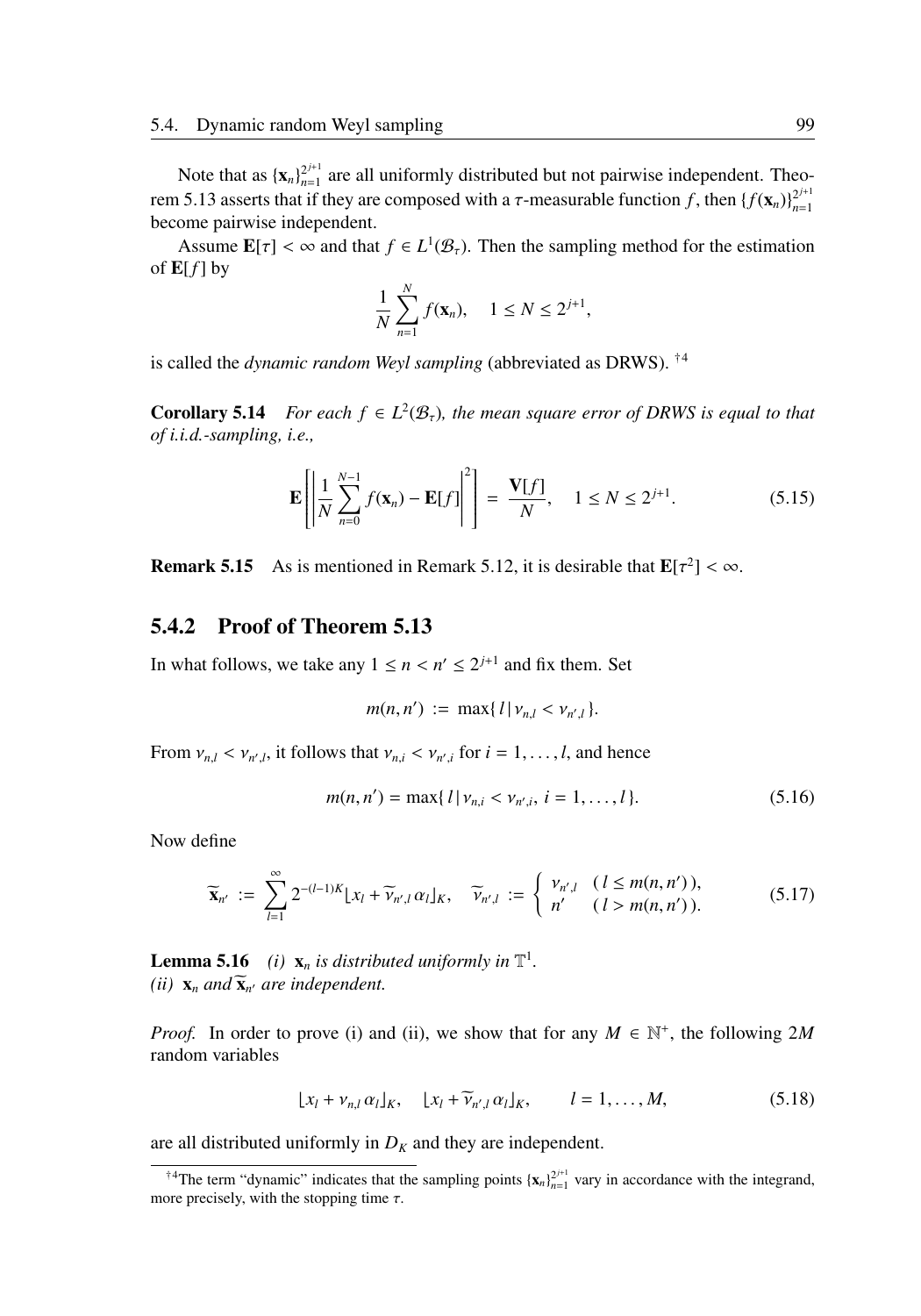Note that if  $l \ge 2$ , then both  $v_{n,l}$  and  $\tilde{v}_{n',l}$  depend on  $(x_1, \alpha_1), \ldots, (x_{l-1}, \alpha_{l-1})$ , but they independent of  $(x, \alpha)$ . Note also that we always have  $y_i \le \tilde{y}_i$ . Now for any are independent of  $(x_l, \alpha_l)$ . Note also that we always have  $v_{n,l} < \tilde{v}_{n',l}$ . Now, for any  $s_1, t_1, \ldots, s_M, t_M \in D_K$ 

$$
\Pr(|x_l + v_{n,l}\alpha_l|_K < s_l, |x_l + \widetilde{v}_{n',l}\alpha_l|_K < t_l, l = 1,..., M)
$$
\n
$$
= \sum_{p < p'} \Pr\left(\frac{|x_l + v_{n,l}\alpha_l|_K < s_l, l = 1,..., M - 1, \frac{v_{n,M} = p}{\widetilde{v}_{n,M} = p'}, \frac{|x_M + p\alpha_M|_K < s_M}{|x_M + p'\alpha_M|_K < t_M}\right)
$$
\n
$$
= \sum_{p < p'} \Pr\left(\frac{|x_l + v_{n,l}\alpha_l|_K < s_l, l = 1,..., M - 1, \frac{v_{n,M} = p}{\widetilde{v}_{n',M} = p'}\right)
$$
\n
$$
\times \Pr\left(\frac{|x_M + p\alpha_M|_K < s_M}{|x_M + p'\alpha_M|_K < t_M}\right).
$$

Since  $p \neq p'$ , Theorem 2.8 implies that two events  $\{ \lfloor x_M + p \alpha_M \rfloor_K < s_M \}$  and  $\{ \lfloor x_M + p \alpha_M \rfloor_K \leq s_M \}$  $p' \alpha_M \leq t_M$  are independent. Therefore

$$
Pr(|x_l + v_{n,l}\alpha_l|_K < s_l, |x_l + \widetilde{v}_{n',l}\alpha_l|_K < t_l, l = 1,..., M)
$$
  
\n
$$
= \sum_{p < p'} Pr\left(\frac{|x_l + v_{n,l}\alpha_l|_K < s_l, l = 1,..., M - 1, \frac{v_{n,M} = p}{\widetilde{v}_{n',M} = p'}\right)
$$
  
\n
$$
\times Pr(|x_M + p\alpha_M|_K < s_M) Pr(|x_M + p'\alpha_M|_K < t_M)
$$
  
\n
$$
= \sum_{p < p'} Pr\left(\frac{|x_l + v_{n,l}\alpha_l|_K < s_l, l = 1,..., M - 1, \frac{v_{n,M} = p}{\widetilde{v}_{n',M} = p'}\right) \times s_M t_M
$$
  
\n
$$
= Pr(|x_l + v_{n,l}\alpha_l|_K < s_l, |x_l + \widetilde{v}_{n',l}\alpha_l|_K < t_l, l = 1,..., M - 1) \times s_M t_M.
$$

Repeating this procedure, we eventually have

$$
\Pr(|x_l + v_{n,l} \alpha_l|_K < s_l, |x_l + \widetilde{v}_{n',l} \alpha_l|_K < t_l, l = 1, ..., M) = \prod_{i=1}^M s_i t_i,
$$

which completes the proof.  $\Box$ 

*Proof of Theorem 5.13.* By Lemma 5.16(i), *f*(x*n*) and *f* are identically distributed. Next, by  $(5.13)$  with *n'* substituted for *n* and  $(5.17)$ , we have

$$
\lfloor \mathbf{x}_{n'} \rfloor_{m(n,n')K} = \lfloor \widetilde{\mathbf{x}}_{n'} \rfloor_{m(n,n')K}.
$$
 (5.19)

Let  $s := \lceil \tau(\mathbf{x}_{n'})/K \rceil$ . Then we have  $\tau(\mathbf{x}_{n'}) > (s-1)K$  and hence  $v_{n,s} < v_{n',s}$ . Consequently, it follows from (5.16) that

$$
s \le m(n, n'). \tag{5.20}
$$

(5.19) and (5.20) imply

$$
\begin{aligned} \left[ \mathbf{X}_{n'} \right]_{sK} &= \left[ \widetilde{\mathbf{X}}_{n'} \right]_{sK}. \end{aligned} \tag{5.21}
$$

On the other hand, since  $\tau(\mathbf{x}_{n'}) \leq sK$  and  $\tau$  is a  $\{\mathcal{B}_m\}_m$ -stopping time, the value of  $\tau(\mathbf{x}_{n'})$  is determined by  $[\mathbf{x}_{n'}]_{sK}$ . Namely, we see  $\tau(\mathbf{x}_{n'}) = \tau([\mathbf{x}_{n'}]_{sK})$ . Then by (5.21), we must have

$$
\tau(\widetilde{\mathbf{x}}_{n'}) = \tau(\mathbf{x}_{n'}) \leq sK. \tag{5.22}
$$

(5.21) and (5.22) imply

$$
\mathbf{X}_{n'}\mathbf{I}_{\tau(\mathbf{x}_{n'})} = \mathbf{I}_{\mathbf{x}_{n'}}\mathbf{I}_{\tau(\mathbf{x}_{n'})}.
$$
\n(5.23)

Since *f* is  $B_\tau$ -measurable, (1.7) and (5.23) imply that  $f(\mathbf{x}_{n'}) = f(\overline{\mathbf{x}}_{n'})$ . Finally, it follows from I emma 5.16(ii) that  $f(\mathbf{x})$  and  $f(\mathbf{x})$  are independent. This completes the proof. from Lemma 5.16(ii) that  $f(\mathbf{x}_n)$  and  $f(\mathbf{x}_{n'})$  are independent. This completes the proof.  $\Box$ 

$$
\Box
$$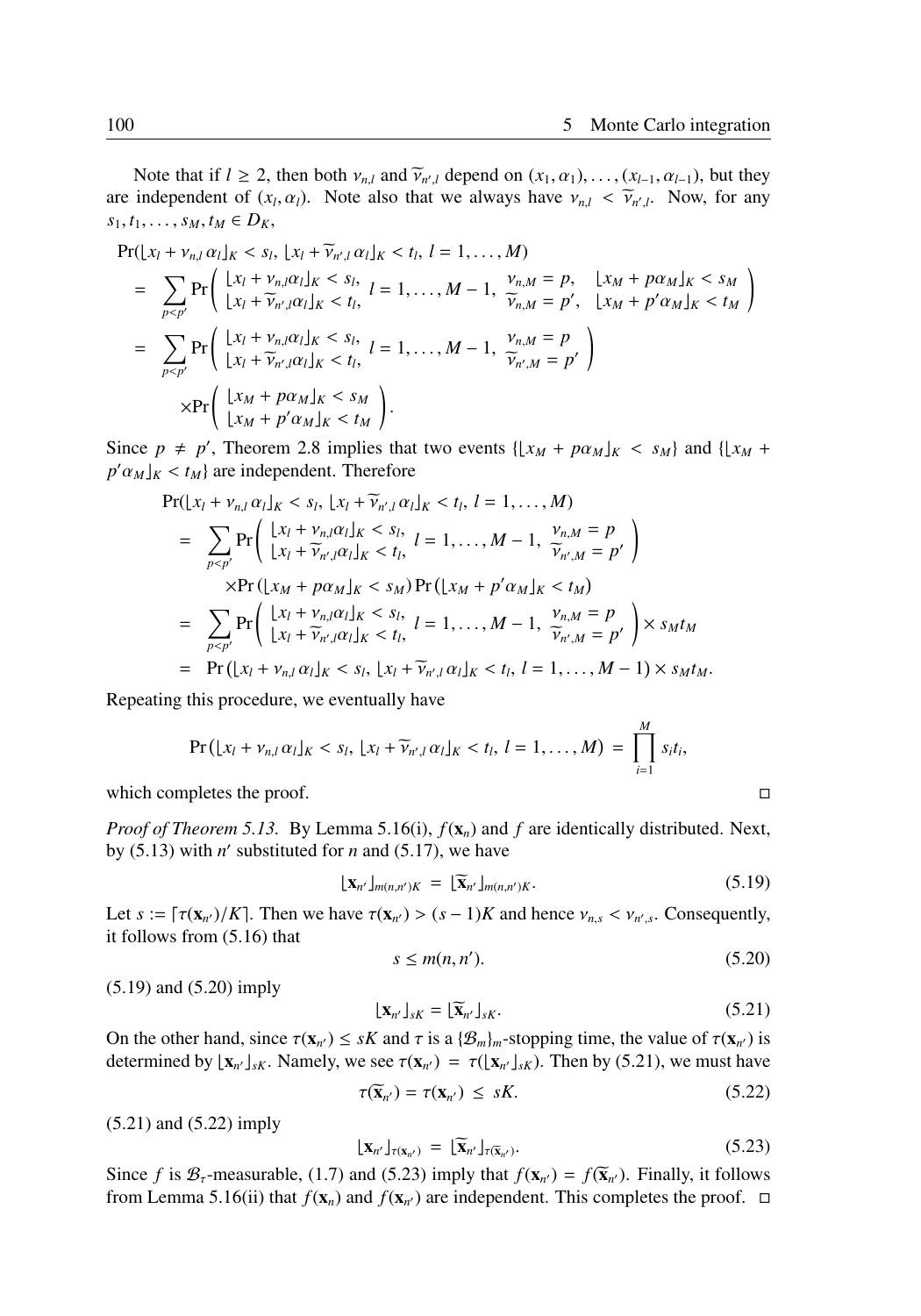## 5.4.3 Algorithm

Let us show how to implement DRWS. We use the setting of § 5.3. Assume that

$$
1 \le N \le 2^{j+1}.\tag{5.24}
$$

#### Algorithm of DRWS

• Global variables

*l* : integer;  $\{x_l, \alpha_l\}_l$  : array (variable length) of  $(D_{K+j})^2$ -valued vectors;

• Procedure and function

```
procedure Set First Location;
   begin
      l := 0;end;
                                            function Drws : D_K-valued;
                                            begin
                                              l := l + 1;if (x_l, \alpha_l) has not been generated;
                                                  then
                                                     begin
                                                        x_l :=Random<sub>K+j</sub>;
                                                        \alpha_l :=Random<sub>K+i</sub>;
                                                     end;
                                              x_l := x_l + \alpha_l;result:=[x_l]_K;end;
• Main routine
  function Mean_of_f : Real;
  begin
     S := 0.0;
     For i := 1 to N do
        begin
           Set_First_Location;
           Try to compute f ;
           while ( another Z is needed to compute f ) do
               begin
                  Z :=Drws;
                 Try to compute f ;
               end; // End of computation of f
           S := S + f;
        end;
     result:= S/N;
  end;
```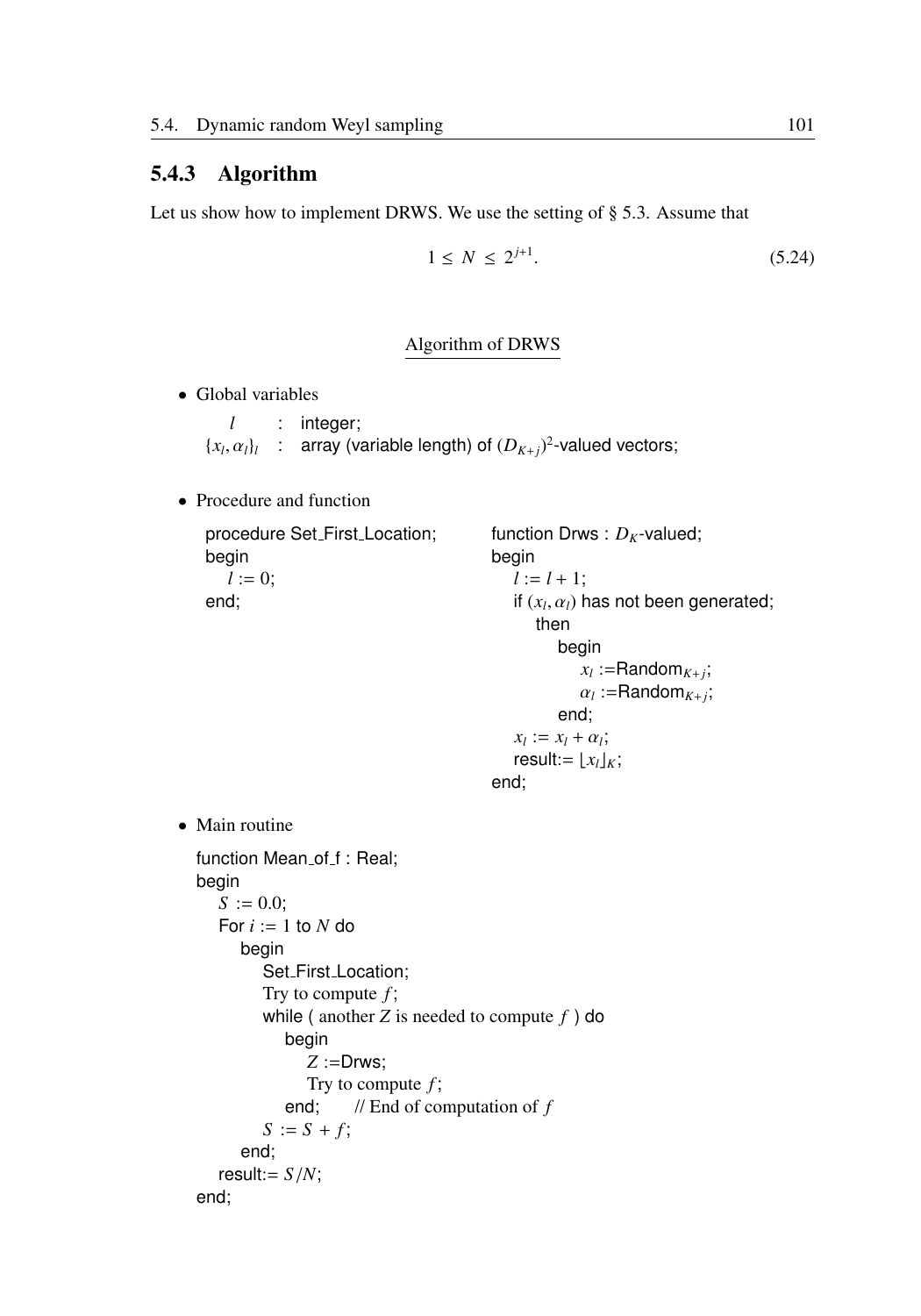The main routine of DRWS is very similar to that of i.i.d.-sampling  $(\S$  5.3). The only differences are the following; in DRWS,  $Z_i$ 's are not generated by the direct calls of Random<sub>K</sub>, but they are generated by Drws, and we must call Set\_First\_Location before generating each sample of *f* .

The random function Random<sub>*K*+*j*</sub> is called only by Drws, only when  $(x_l, \alpha_l)$  has not yet been generated, to generate them. Thus, DRWS requires much less randomness than i.i.d.-sampling.

Remark 5.17 DRWS is a Monte Carlo integration, and when we consider it as gambling, the seeds  $(x_l, \alpha_l)$  should be chosen by the player, Alice, of her own will. Of course, it is possible for her to input  $(K + j)$  bit seed whenever Random<sub>K+j</sub> is called in the above algorithm. However, in practice, it would be a tiresome task, and hence, an auxiliary pseudorandom generator is usually used for  $Random_{K+j}$ . In choosing such an auxiliary pseudorandom generator, what we mentioned in § 5.2.2 are valid for DRWS as well.<sup>†5</sup>

Remark 5.18 In some large scale computations, i.e., when the probability that *f* requires too many *Zl*'s is not negligible, DRWS may exhaust computer memory to keep all of  $(x_l, \alpha_l)$ 's that have been currently generated. A practical solution of such memory exhaustion can be found in § 6.2.4.

### 5.4.4 Comparison between i.i.d.-sampling and DRWS

We computed the mean of the random variable *f* of Example 1.12 by DRWS. Namely, we generated pairwise independent copies of *f* by DRWS, and computed sample means with sample size being changed from  $10^3$  to  $10^8$ .<sup>†6</sup> The mean and the variance of *f* are both  $10^{17}$ 

| Sample size     | rand-i.i.d.   | MT-i.i.d.     | $m90-i.i.d.$  | <b>DRWS</b>   |
|-----------------|---------------|---------------|---------------|---------------|
| $10^{3}$        | 0.15200000    | $-0.12500000$ | 0.18600000    | 0.01700000    |
| $10^{4}$        | $-0.05570000$ | 0.02960000    | 0.03980000    | $-0.00030000$ |
| $10^{5}$        | 0.00650000    | $-0.01372000$ | $-0.00170000$ | 0.00076000    |
| $10^{6}$        | 0.00470000    | $-0.00061300$ | $-0.00382000$ | 0.00007300    |
| 10 <sup>7</sup> | $-0.00170760$ | 0.00125260    | 0.00076940    | 0.00000560    |
| 10 <sup>8</sup> | $-0.00095602$ | $-0.00003483$ | 0.00026567    | $-0.00000030$ |
| Final result    | 9.99904398    | 9.99996517    | 10.00026567   | 9.99999970    |
| Time (sec.)     | 13            | 27            | 87            | 35            |

Table 5.2: Comparison of Errors

<sup>&</sup>lt;sup>†5</sup>In the implementation of DRWS in § 6.2, the pseudorandom generator by means of Weyl transformation is used for this purpose.

<sup>&</sup>lt;sup>†6</sup>More precisely, we executed the C program drws.c of § 6.2.3, with #define SAMPLE\_SIZE being changed from  $10^3$  to  $10^8$ .

<sup>&</sup>lt;sup>†7</sup>This follows from Wald's identity ([7] (1.6) Wald's equation, p.179 and Exercise 1.15, P.182). Or, use a negative binary distribution.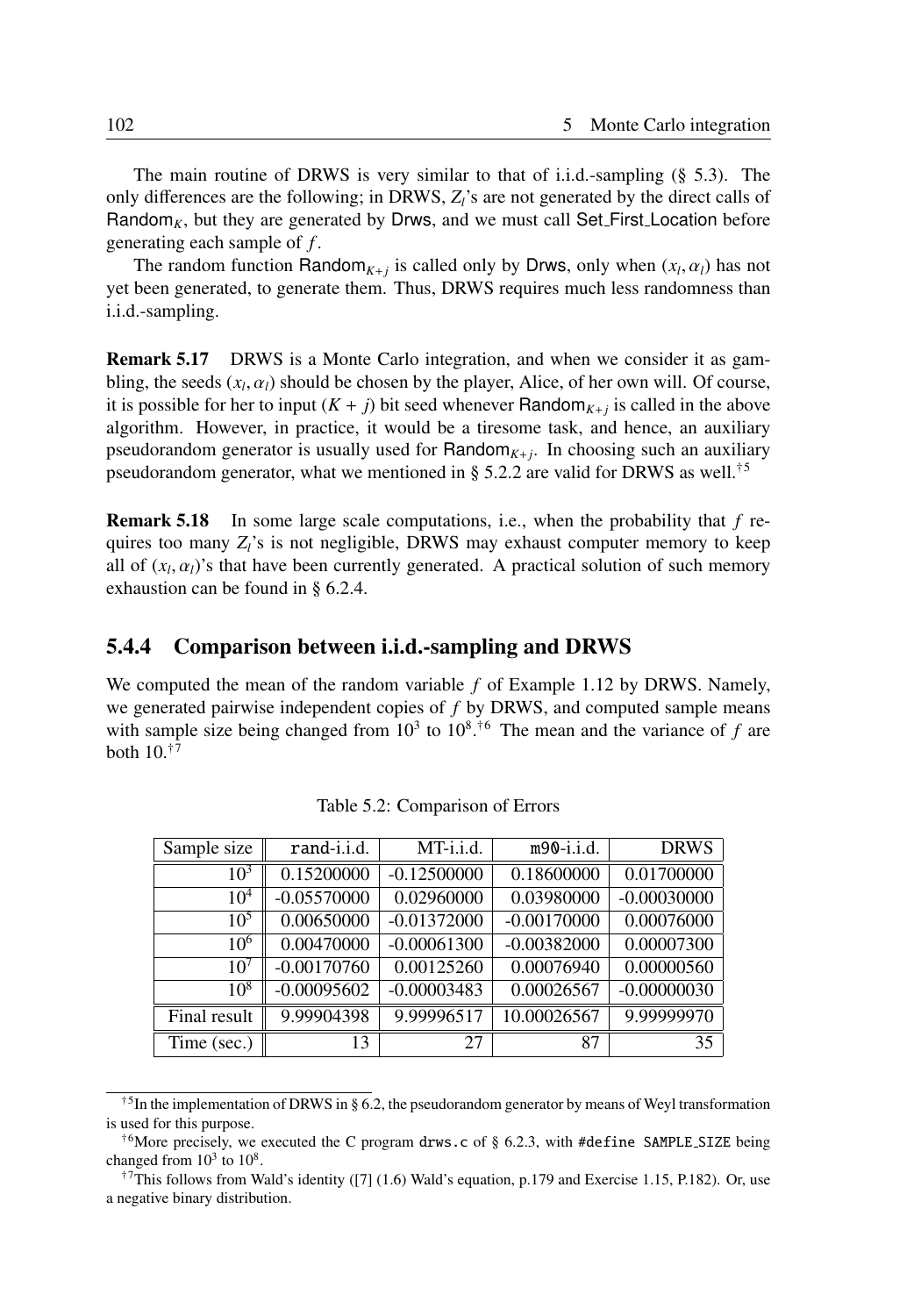Table 5.2 shows the errors of this computation. For comparison, it also shows the errors of i.i.d.-sampling with different pseudorandom generators, i.e., a standard C function rand(), MT (Mersenne twister), and the pseudorandom generator by means of Weyl transformation (m90randombit() of § 6.2).<sup>†8</sup> Comparing the errors, DRWS has a decided advantage over i.i.d.-sampling. The error of DRWS with sample size  $10<sup>7</sup>$ , which computation spent only 3 seconds, is much smaller than those of i.i.d.-sampling with sample size  $10^8$ .

| Range of values    Sample mean |          | Sample SD   |
|--------------------------------|----------|-------------|
| Whole                          | 9.99993  | 0.003129874 |
| Central $99.9\%$               | 9.99999  | 0.000601414 |
| Central 99%                    | 10.00000 | 0.000231709 |

Table 5.3: Sample mean and sample SD of DRWS

After Example 5.8, we computed the frequency distribution of the samples of DRWS applied to  $f$  with sample size  $10^6$  by choosing 10,000 seeds at random (Table 5.3). The true value of the sample SD is

$$
\sqrt{\frac{10}{10^6}} = \sqrt{10^{-5}} = 0.00316228,
$$

which almost coincides with the first row (Whole) of Table 5.3. The second row (Central 99.9%) of Table 5.3 shows the sample mean and the sample SD of all the samples except the largest 5 ones and the smallest 5 ones. In this case, the sample mean did not change, but the sample SD decreased to about 1/5 of that of all samples. This means that the excluded 0.1% samples are very far from the sample mean. The third row (Central 99%) of Table 5.3 shows the sample mean and the sample SD of all the samples except the largest 50 ones and the smallest 50 ones. In this case, the sample mean did not change, either, but the sample SD decreased to about 1/13.6 of that of all samples. Thus a similar phenomenon as Example 5.8 takes place in the case of DRWS, too.

In Figure 5.4, the histogram shows the frequency distribution of the above 10,000 DRWS samples. In this figure, the thick curve is the probability density function of the normal distribution with mean 10 and SD 0.000231709 (same as the third row of Table 5.3). Comparing them, we know that the distribution of DRWS samples is more concentrated around the mean and has a thicker tails than the normal distribution. The thin line which looks almost flat located in very low position in the figure is the density function of the normal distribution with the same mean and the same SD as i.i.d.-sampling, i.e., of  $N(10, 10^{-5})$ .

## 5.4.5 Limit theorem for convergence of DRWS

The error of DRWS seen in the last section was very little with high probability. We conjecture that a limit theorem like Theorem 5.6 should hold for DRWS, too. Indeed, in

<sup>†</sup>8Computer: Panasonic Let's Note CF-Y5 (CPU1.66GHz, RAM 1.49GB, HD55.8GB). Complier: BOR-LAND C++ COMPILER 5.5, COMMAND LINE TOOLS without any options.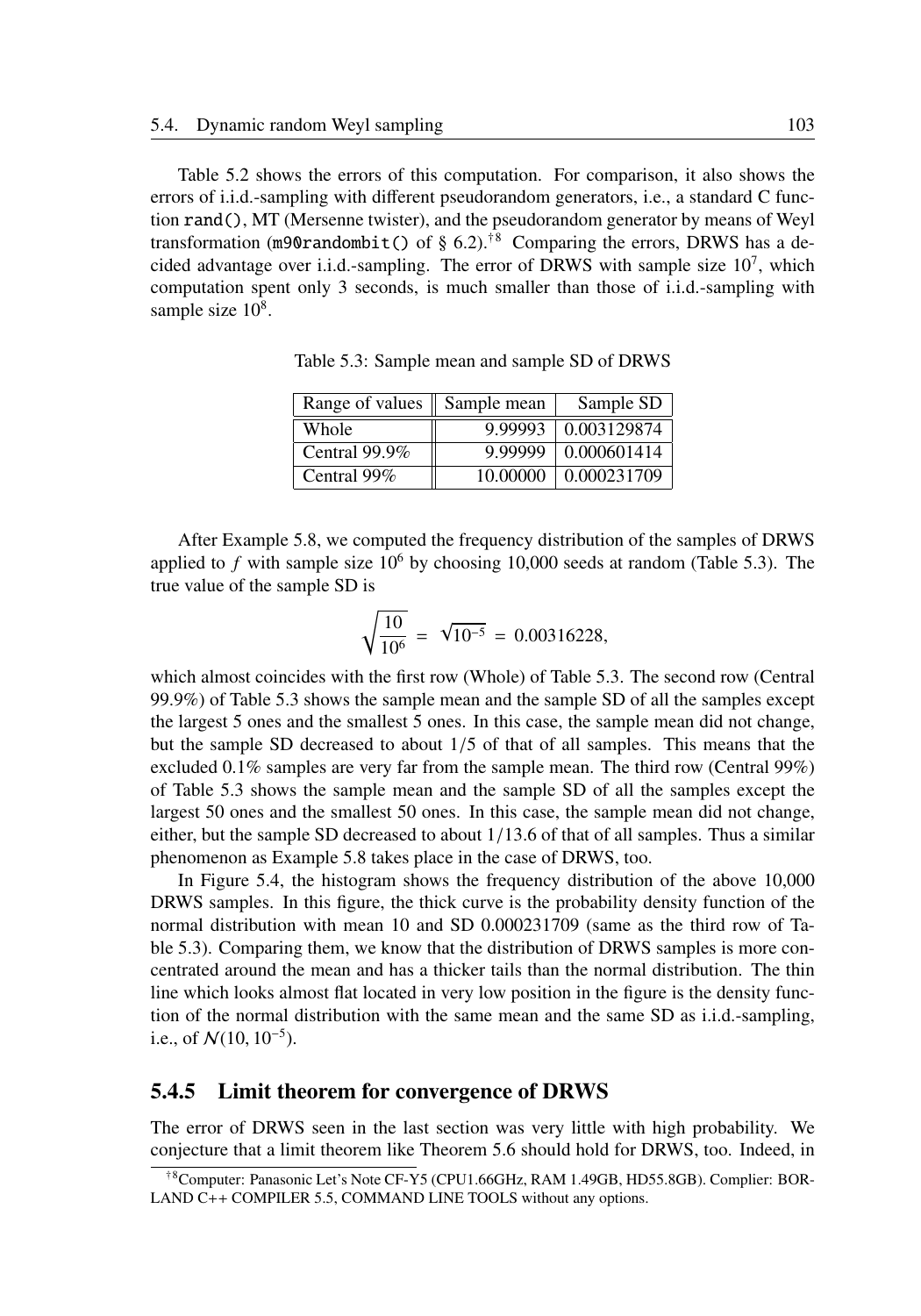

Figure 5.4: Frequency distribution of samples of DRWS

special cases, such as when the stopping time  $\tau$  is constant, or when DRWS is applied to von Neumann's rejection method, such a theorem holds as we will show below.

In order to state it, let us modify the formulation of DRWS a little. Let  $(\mathbb{T}^\infty, \mathcal{B}^\infty, \mathbb{P}^\infty)$ denote the countable direct product of the Lebesgue probability space  $(\mathbb{T}^1, \mathcal{B}, \mathbb{P})$ . Define an increasing sequence of sub  $\sigma$ -fields  $\{\mathcal{B}^m\}_{m=1}^\infty$  of  $\mathcal{B}^\infty$  by

$$
\mathcal{B}^m := \sigma(Z_1, Z_2, \ldots, Z_m), \quad m = 1, 2, \ldots,
$$

where  $Z_i : \mathbb{T}^\infty \to \mathbb{T}^1$  is the coordinate function (projection)

$$
Z_i(x) := x_i, \quad x = (x_1, x_2, \ldots) \in \mathbb{T}^{\infty}.
$$

We call a random variable  $\tau : \mathbb{T}^{\infty} \to \mathbb{N}^+ \cup \{\infty\}$  a  $\{\mathcal{B}^m\}_m$ -stopping time if

$$
\forall m \in \mathbb{N}^+, \quad \{\tau \leq m\} \in \mathcal{B}^m.
$$

We assume that  $\mathbb{P}^{\infty}(\tau < \infty) = 1$ . For a  $\{\mathcal{B}^m\}_m$ -stopping time  $\tau$ , we define a sub  $\sigma$ -algebra

$$
\mathcal{B}^{\tau} := \{ A \in \mathcal{B}^{\infty} ; \forall m \in \mathbb{N}^+, A \cap \{ \tau \leq m \} \in \mathcal{B}^{m} \}.
$$

A  $\mathcal{B}^{\tau}$ -measurable function is simply called a  $\tau$ -measurable function.

Now, we define a sequence of random variables  $\{x_n\}_{n=1}^{\infty}$  on the product probability space  $(\mathbb{T}^\infty\times \mathbb{T}^\infty, \mathcal{B}^\infty\otimes \mathcal{B}^\infty, \mathbb{P}^\infty\otimes \mathbb{P}^\infty)$  by

$$
\mathbf{x}_n(x, \alpha) := (x_1 + v_{n,1}\alpha_1, x_2 + v_{n,2}\alpha_2, \dots) \in \mathbb{T}^{\infty},
$$
  
\n
$$
x = (x_1, x_2, \dots), \alpha = (\alpha_1, \alpha_2, \dots) \in \mathbb{T}^{\infty},
$$
 (5.25)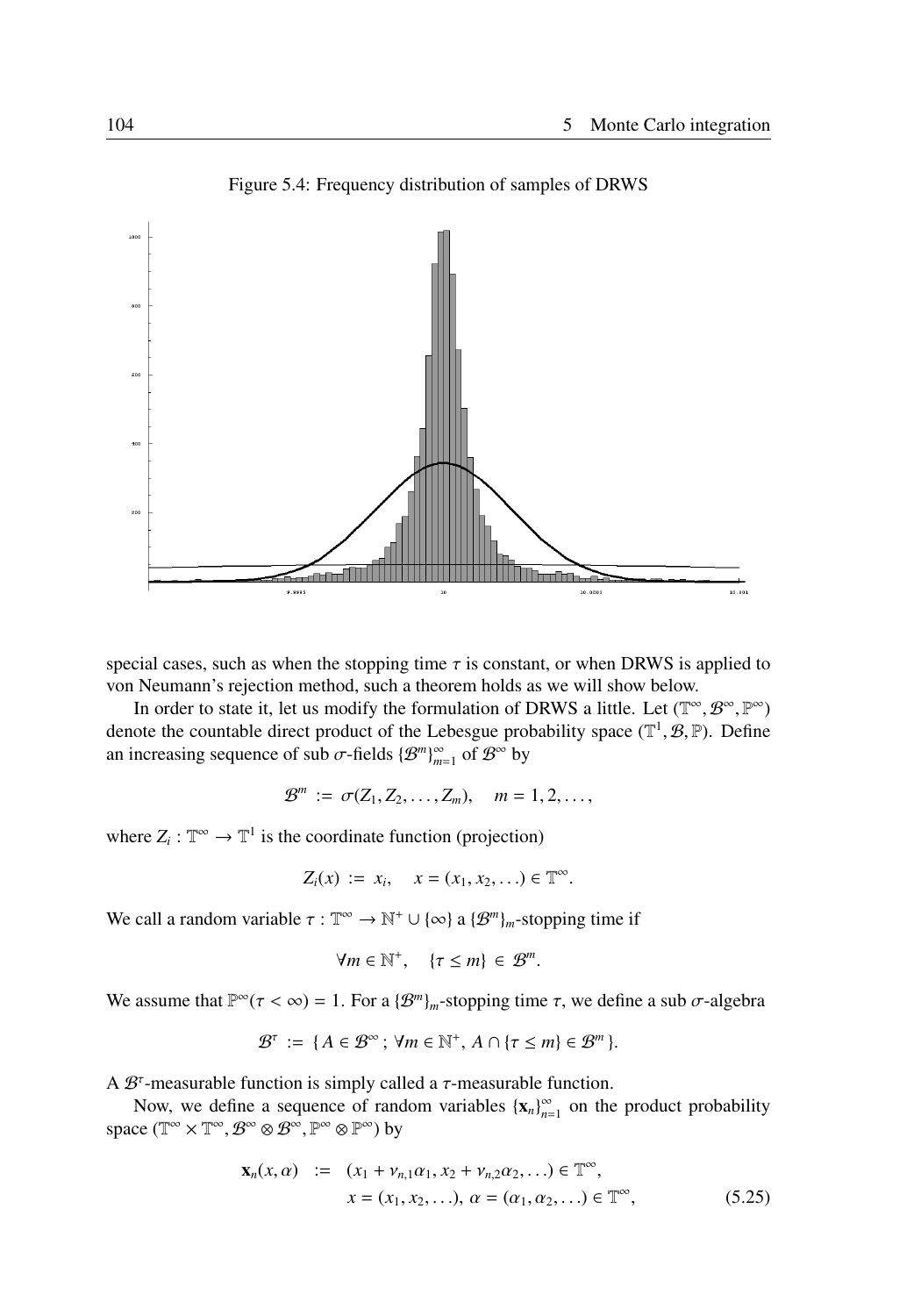where

$$
\nu_{n,l} := \begin{cases} n & (l = 1), \\ \# \{ 1 \le u \le n \mid \tau(\mathbf{x}_u) > l - 1 \} & (l > 1). \end{cases} \tag{5.26}
$$

Since  $\tau$  is a  $\{\mathcal{B}^m\}_m$ -stopping time,  $v_{n,l}$  and hence  $\mathbf{x}_n(x, \alpha)$  are well-defined.

**Theorem 5.19** Let  $\tau$  be a  $\{\mathcal{B}^m\}_m$ -stopping time and  $f : \mathbb{T}^\infty \to \mathbb{R}$  be a  $\tau$ -measurable *function. Then the random variables*  $\{f(\mathbf{x}_n)\}_{n=1}^{\infty}$  are identically distributed and pairwise independent. The common distribution is equal to that of f defined on  $(\mathbb{T}^\infty, \mathcal{B}^\infty, \mathbb{P}^\infty)$ .

This theorem can be proved in a similar way as Theorem 5.13. Of course, a similar assertion as Corollary 5.14 holds in this case, too.

First, let us consider the case  $\tau = k$  (constant). In this case, we have

$$
v_{n,l} = n, \quad n = 1, 2, \ldots, \quad l = 1, 2, \ldots, k,
$$

and  $f$  is  $\tau$ -measurable, if and only if it is  $\mathcal{B}^k$ -measurable, i.e., it is substantially a function on  $\mathbb{T}^k$ . The following theorem holds.

**Theorem 5.20** *(cf. Remark 5.7) For any*  $F \in L^2(\mathbb{T}^k, \mathcal{B}^k, \mathbb{P}^k)$  *and any*  $1 \leq p < 2$ *, it holds that*

$$
\lim_{N\to\infty}\iint_{\mathbb{T}^k\times\mathbb{T}^k}\left|\frac{1}{\sqrt{N}}\sum_{n=1}^N\left(F(x+n\alpha)-\int_{\mathbb{T}^k}F(y)\mathbb{P}^k(dy)\right)\right|^p\mathbb{P}^k(d\alpha)\mathbb{P}^k(dx)=0.
$$

*Consequently, for any*  $\varepsilon > 0$ *,* 

$$
\lim_{N\to\infty}\mathbb{P}^{2k}\left(\left\{(x,\alpha)\in\mathbb{T}^{2k}\;\middle|\;\left|\frac{1}{\sqrt{N}}\sum_{n=1}^{N}\left(F(x+n\alpha)-\int_{\mathbb{T}^{k}}F(y)\mathbb{P}^{k}(dy)\right)\right|>\varepsilon\right\}\right)=0.
$$

*Proof.* As the proof of Theorem 5.6, by using the *k*-dimensional Fourier series expansion of *F*, Theorem 5.20 is proved by showing that

$$
\int_{\mathbb{T}^k} \left| \frac{1}{\sqrt{N}} \sum_{n=1}^N e^{2\sqrt{-1}\pi n (l_1 \alpha_1 + \cdots + l_k \alpha_k)} \right|^p d\alpha_1 \cdots d\alpha_k \to 0, \quad N \to \infty.
$$

Here at least one of  $l_1, \ldots, l_k \in \mathbb{Z}$  is not 0. If some  $l_i = 0$ , then the integration in  $\alpha_i$  can be removed and it becomes a  $(k - 1)$ -dimensional integral. Thus we may assume that none of *li*'s is 0. Then the transformation

$$
\mathbb{T}^k \ni (\alpha_1, \ldots, \alpha_k) \mapsto (l_1 \alpha, \ldots, l_k \alpha_k) \in \mathbb{T}^k
$$

preserves the Lebesgue measure P *k* . Therefore we have

$$
\int_{\mathbb{T}^k} \left| \frac{1}{\sqrt{N}} \sum_{n=1}^N e^{2\sqrt{-1}\pi n (l_1\alpha_1 + \cdots + l_k\alpha_k)} \right|^p d\alpha_1 \cdots d\alpha_k = \int_{\mathbb{T}^k} \left| \frac{1}{\sqrt{N}} \sum_{n=1}^N e^{2\sqrt{-1}\pi n (\alpha_1 + \cdots + \alpha_k)} \right|^p d\alpha_1 \cdots d\alpha_k.
$$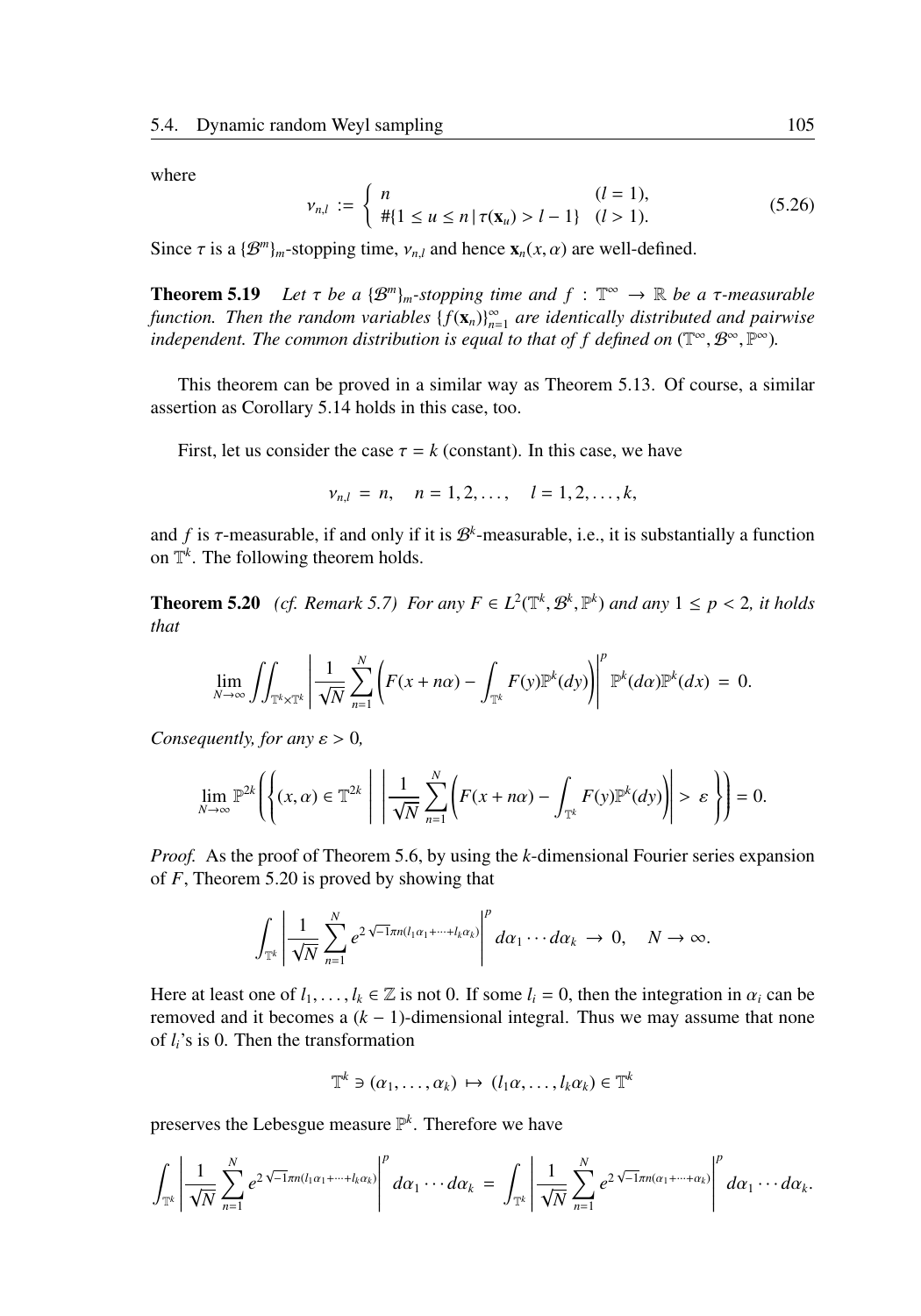Note that for any bounded measurable function  $h : \mathbb{T}^1 \to \mathbb{R}$ , we have

$$
\int_{\mathbb{T}^1} \int_{\mathbb{T}^1} h(y_1 + y_2) dy_1 dy_2 = \int_{\mathbb{T}^1} h(y) dy.
$$

Therefore

$$
\int_{\mathbb{T}^k} \left| \frac{1}{\sqrt{N}} \sum_{n=1}^N e^{2\sqrt{-1}\pi n (\alpha_1 + \dots + \alpha_k)} \right|^p d\alpha_1 \cdots d\alpha_k
$$
\n
$$
= \int_{\mathbb{T}^{k-2}} d\alpha_1 \cdots d\alpha_{k-2} \int_{\mathbb{T}^2} d\alpha_{k-1} d\alpha_k \left| \frac{1}{\sqrt{N}} \sum_{n=1}^N e^{2\sqrt{-1}\pi n (\alpha_1 + \dots + \alpha_{k-2} + \alpha_{k-1} + \alpha_k)} \right|^p
$$
\n
$$
= \int_{\mathbb{T}^{k-1}} \left| \frac{1}{\sqrt{N}} \sum_{n=1}^N e^{2\sqrt{-1}\pi n (\alpha_1 + \dots + \alpha_{k-1})} \right|^p d\alpha_1 \cdots d\alpha_{k-1}
$$
\n
$$
= \int_{\mathbb{T}^1} \left| \frac{1}{\sqrt{N}} \sum_{n=1}^N e^{2\sqrt{-1}\pi n \alpha_1} \right|^p d\alpha_1.
$$

As we saw in the proof of Theorem 5.6, the last integral converges to 0 as  $N \to \infty$ . □

Next, let us consider the case of von Neumann's rejection method (Example 1.11). We assume the following conditions for integrand *f* .

Assumption 5.21 For  $f : \Omega \to \mathbb{R}$ , there exist a  $\{\mathcal{B}^m\}_m$ -stopping time  $\tau$  and an  $r \in \mathbb{N}^+$ such that

(i)  $f$  is  $\tau$ -measurable, (ii)  $\mathbb{P}^{\infty}(\tau \in r \mathbb{N}^+) = 1$  (then,  $v_{n,(k-1)r+1} = \cdots = v_{n,kr-1} = v_{n,kr}, k = 1, 2, \ldots$ ), (iii) for any  $k \in \mathbb{N}^+$ , conditional on an event { $\tau \ge kr$ }, { $\tau = kr$ } is independent of  $\mathcal{B}^{(k-1)r}$ , (iv) for any  $k \in \mathbb{N}^+$  and any  $s \in \mathbb{R}$ , conditional on  $\{\tau \ge kr\}$ ,  $\{f \le s\}$  is independent of  $\mathcal{B}^{(k-1)r}$ .

**Example 5.22** (cf. Example 1.11) Let  $0 \leq p(t) \leq M (M > 0)$  being a constant) be a probability density function on a bounded interval [a, b]. Define a  $\{\mathcal{B}^m\}_m$ -stopping time  $\tau$ by

$$
\tau := \inf \{ 2l \in 2\mathbb{N}^+ \mid p((b-a)Z_{2l-1} + a) \ge MZ_{2l} \},\
$$

and a function *f* by

$$
f(x) := (b - a)Z_{\tau(x)-1}(x) + b, \quad x \in \mathbb{T}^{\infty}.
$$

Then *f* satisfies Assumption 5.21 with the above  $\tau$  and  $r = 2$ , and the distribution of *f* has the density *p*(*t*).

**Theorem 5.23** If f is square integrable and satisfies Assumption 5.21, and if  $\{x_n\}_n$  is the *sequence of random variables defined by (5.25) and (5.26), then for any* ε > 0*, we see*

$$
\lim_{N\to\infty}\mathbb{P}^{\infty}\otimes\mathbb{P}^{\infty}\left(\left|\frac{1}{\sqrt{N}}\sum_{n=1}^{N}(f(\mathbf{x}_{n})-\mathbf{E}[f])\right|>\varepsilon\right)=0.
$$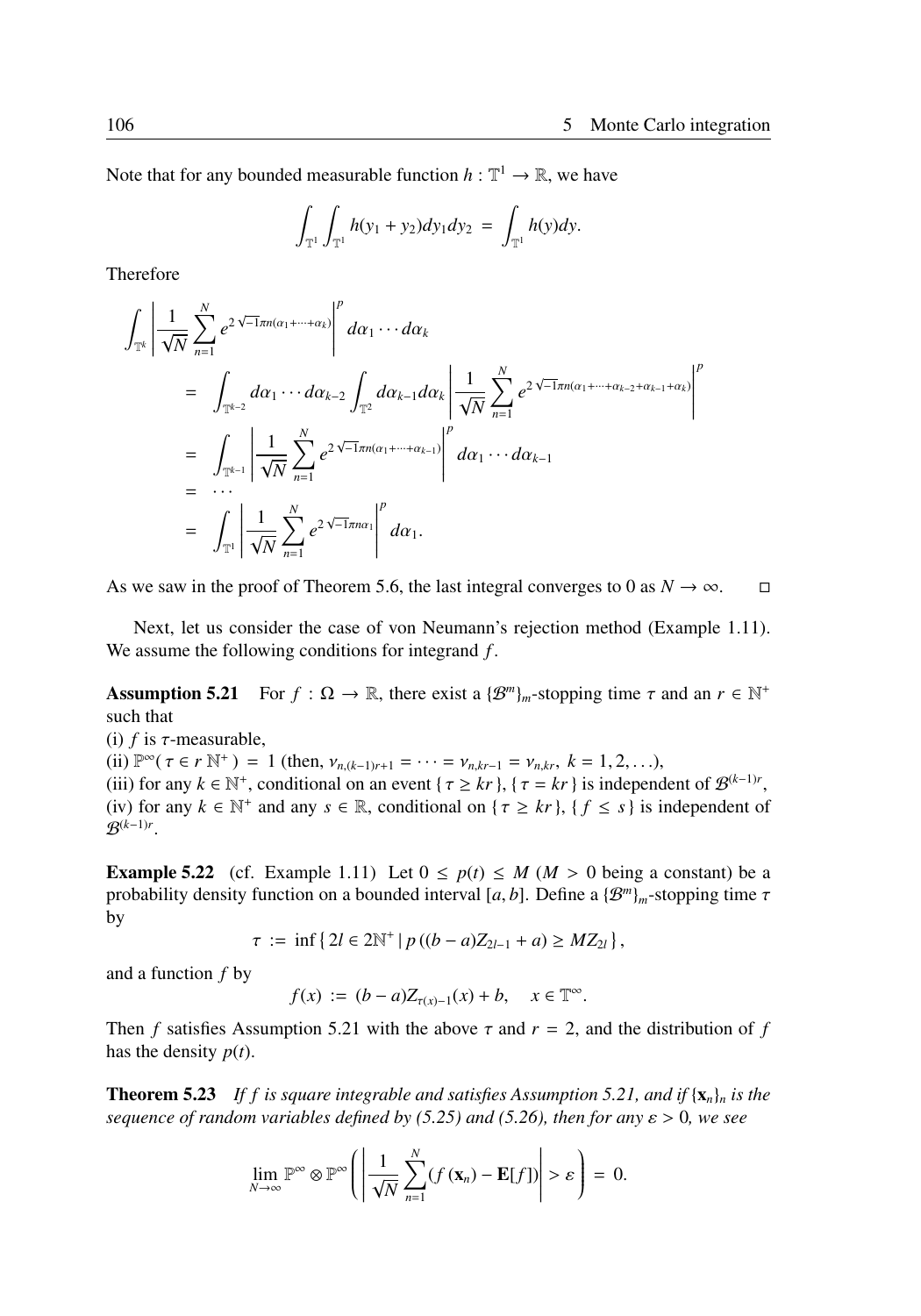To prove Theorem 5.23, we prepare a lemma. In what follows, for the sake of simplicity, we assume Assumption 5.21 with  $r = 2$ . For a general *r*, the proof is similar.

**Lemma 5.24** *For any*  $l \in \mathbb{N}^+$  *and any square integrable function*  $g : \mathbb{T}^2 \to \mathbb{R}$ *, define* 

$$
h_l(x) := \mathbf{1}_{\{\tau \geq 2l\}}(x) g(Z_{2l-1}(x), Z_{2l}(x)), \quad x \in \mathbb{T}^{\infty}.
$$

*Then for any*  $\varepsilon > 0$ *, we see* 

$$
\lim_{N\to\infty}\mathbb{P}^{\infty}\otimes\mathbb{P}^{\infty}\left(\left|\frac{1}{\sqrt{N}}\sum_{n=1}^{N}\left(h_{i}(\mathbf{x}_{n})-\mathbf{E}[h_{i}]\right)\right|>\varepsilon\right)=0.
$$

*Proof.* By induction. First, for  $l = 1$ , we have  $h_1(x) = g(Z_1(x), Z_2(x))$  and hence

$$
h_1(\mathbf{x}_n) = g(x_1 + n\alpha_1, x_2 + n\alpha_2), \quad n = 1, 2, \dots,
$$

now the assertion of the lemma is shown by Theorem 5.20.

Next, let us assume  $l \ge 2$ . Since  $\mathbf{1}_{\{\tau \ge 2l\}}(x) = \mathbf{1}_{\{\tau \le 2l-2\}^c}(x)$  is  $\mathcal{B}^{2l-2}$ -measurable and  $g(Z_{2l-1}(x), Z_{2l}(x))$  is  $\sigma(Z_{2l-1}, Z_{2l})$ -measurable, they are independent and hence

$$
\mathbf{E}[h_l] = q_l \mathbf{E}[g], \quad q_l := \mathbb{P}^{\infty}(\tau \geq 2l).
$$

For  $l = 2$ , noting that  $v_{n,3} = v_{n,4}$ , since

$$
h_2(\mathbf{x}_n) = \mathbf{1}_{\{\tau \geq 4\}}(\mathbf{x}_n) g(x_3 + \nu_{n,3}\alpha_3, x_4 + \nu_{n,3}\alpha_4), \quad n = 1, 2, \ldots,
$$

we have

$$
\frac{1}{\sqrt{N}}\sum_{n=1}^N h_2(\mathbf{x}_n) = \frac{1}{\sqrt{N}}\sum_{m=1}^{\nu_{N,3}} g(x_3 + m\alpha_3, x_4 + m\alpha_4).
$$

From this, we get the following inequality.

$$
\left| \frac{1}{\sqrt{N}} \sum_{n=1}^{N} (h_2(\mathbf{x}_n) - \mathbf{E}[h_2]) \right| = \left| \frac{1}{\sqrt{N}} \sum_{n=1}^{N} (h_2(\mathbf{x}_n) - q_1 \mathbf{E}[g]) \right|
$$
  
\n
$$
\leq \left| \sqrt{\frac{v_{N,3}}{N}} \cdot \frac{1}{\sqrt{v_{N,3}}} \sum_{m=1}^{v_{N,3}} (g(x_3 + m\alpha_3, x_4 + m\alpha_4) - \mathbf{E}[g]) \right|
$$
  
\n
$$
+ \left| \frac{v_{N,3}}{\sqrt{N}} \mathbf{E}[g] - \sqrt{N} q_1 \mathbf{E}[g] \right|
$$
  
\n
$$
\leq \left| \frac{1}{\sqrt{v_{N,3}}} \sum_{m=1}^{v_{N,3}} (g(x_3 + m\alpha_3, x_4 + m\alpha_4) - \mathbf{E}[g]) \right|
$$
  
\n
$$
+ \frac{\mathbf{E}[|g|]}{\sqrt{N}} \left| v_{N,3} - Nq_1 \right|.
$$

Hence

$$
\mathbb{P}^{\infty} \otimes \mathbb{P}^{\infty}\left(\left|\frac{1}{\sqrt{N}}\sum_{n=1}^{N}\left(h_2(\mathbf{x}_n)-\mathbf{E}[h_2]\right)\right|>\varepsilon\right)
$$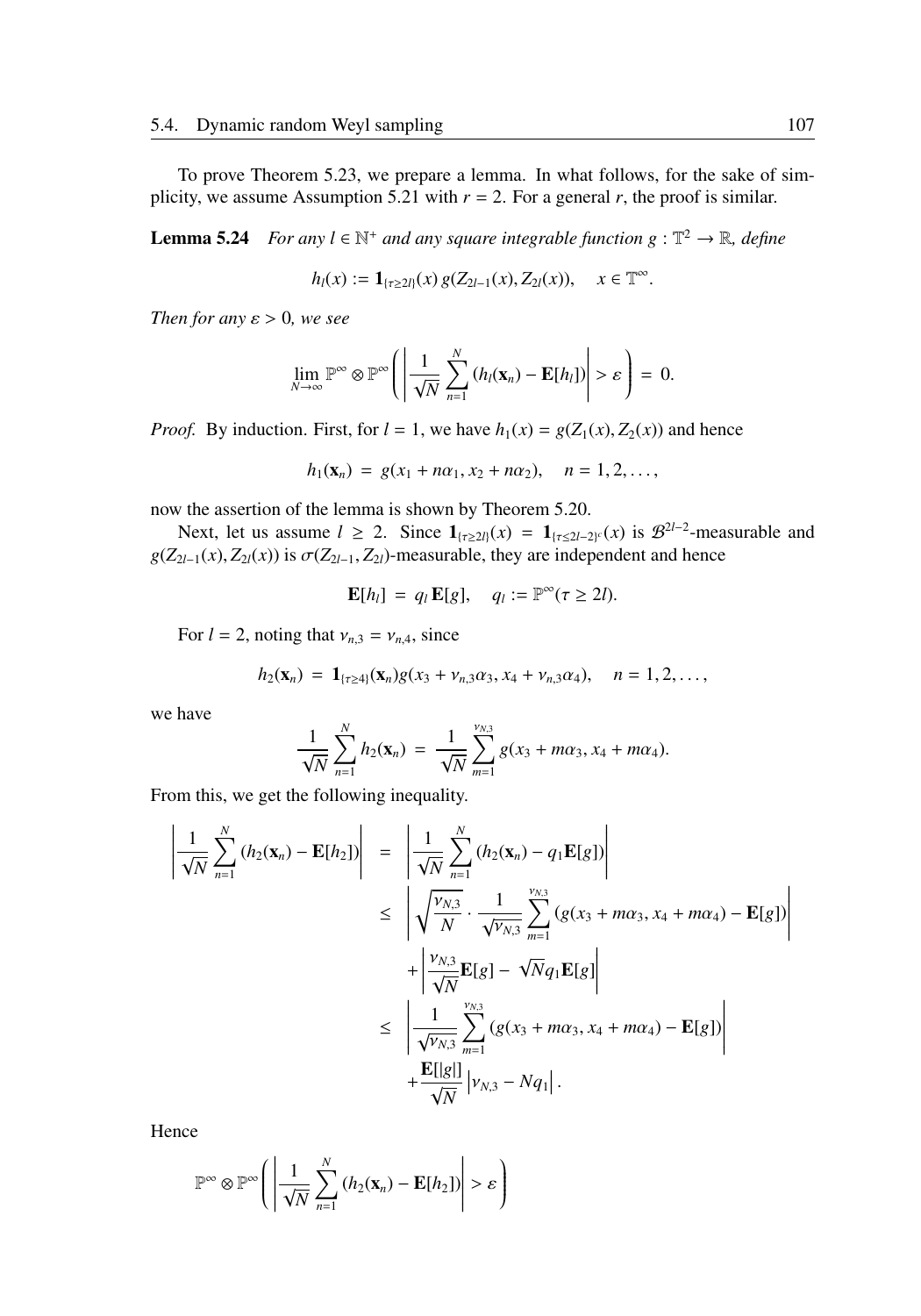$$
\leq \mathbb{P}^{\infty} \otimes \mathbb{P}^{\infty} \left( \left| \frac{1}{\sqrt{\nu_{N,3}}} \sum_{m=1}^{\nu_{N,3}} \left( g(x_3 + m\alpha_3, x_4 + m\alpha_4) - \mathbf{E}[g] \right) \right| > \frac{\varepsilon}{2} \right)
$$
  
+ 
$$
\mathbb{P}^{\infty} \otimes \mathbb{P}^{\infty} \left( \frac{\mathbf{E}[|g|]}{\sqrt{N}} \left| \nu_{N,3} - Nq_1 \right| > \frac{\varepsilon}{2} \right)
$$
  
=:  $I_1 + I_2.$  (5.27)

Take any  $\delta > 0$ . By Theorem 5.20, there exists a  $K_0 \in \mathbb{N}^+$  such that for any  $K \geq K_0$ , it holds that

$$
\mathbb{P}^{\infty} \otimes \mathbb{P}^{\infty}\left(\left|\frac{1}{\sqrt{K}}\sum_{m=1}^{K}\left(g(x_{3}+m\alpha_{3},x_{4}+m\alpha_{4})-\mathbf{E}[g]\right)\right|>\frac{\varepsilon}{2}\right)<\frac{\delta}{3}.
$$

Therefore

$$
\mathbb{P}^{\infty} \otimes \mathbb{P}^{\infty} \Bigg( \left| \frac{1}{\sqrt{\nu_{N,3}}} \sum_{m=1}^{\nu_{N,3}} \left( g(x_3 + m\alpha_3, x_4 + m\alpha_4) - \mathbf{E}[g] \right) \right| > \frac{\varepsilon}{2} \left| \nu_{N,3} \ge K_0 \right| < \frac{\delta}{3}. \tag{5.28}
$$

On the other hand, noting that  $v_{N,3} = \sum_{n=1}^{N} 1_{\{\tau \le 2\}^c} (x_1 + n\alpha_1, x_2 + n\alpha_2)^{\dagger 9}$ , by Theorem 5.20, there exists an  $N_0 \in \mathbb{N}^+$  such that for any  $N \ge N_0$ ,

$$
I_2 = \mathbb{P}^{\infty} \otimes \mathbb{P}^{\infty} \left( \frac{\mathbf{E}[|g|]}{\sqrt{N}} \left| \sum_{n=1}^{N} \left( \mathbf{1}_{\{\tau \leq 2\}^c} (x_1 + n\alpha_1, x_2 + n\alpha_2) - q_1 \right) \right| > \frac{\varepsilon}{2} \right) < \frac{\delta}{3}.
$$
 (5.29)

Let us estimate  $I_1$ . Of course, we may assume  $\mathbb{E}[|g|] > 0$ . Take an  $N_1$  so that

$$
\forall N \ge N_1, \quad Nq_1 - \frac{\varepsilon \sqrt{N}}{2\mathbf{E}[\lvert g \rvert]} \ge K_0.
$$

Then for any  $N \geq N_1$ , we see

$$
\mathbb{P}^{\infty} \otimes \mathbb{P}^{\infty}(\nu_{N,3} < K_0) \leq \mathbb{P}^{\infty} \otimes \mathbb{P}^{\infty} \left( \nu_{N,3} - Nq_1 < -\frac{\varepsilon \sqrt{N}}{2 \mathbf{E}[\|g\|]} \right)
$$
\n
$$
= \mathbb{P}^{\infty} \otimes \mathbb{P}^{\infty} \left( \frac{\mathbf{E}[\|g\|]}{\sqrt{N}} \left( \sum_{n=1}^{N} \left( \mathbf{1}_{\{\tau \leq 2\}^c} (x_1 + n\alpha_1, x_2 + n\alpha_2) - q_1 \right) \right) < -\frac{\varepsilon}{2} \right)
$$
\n
$$
< \frac{\delta}{3}.
$$

Putting

$$
B := \left\{ \left| \frac{1}{\sqrt{\nu_{N,3}}} \sum_{m=1}^{\nu_{N,3}} \left( g(x_3 + m\alpha_3, x_4 + m\alpha_4) - \mathbf{E}[g] \right) \right| > \frac{\varepsilon}{2} \right\},\,
$$

we have that for any  $N \ge \max(N_0, N_1)$ ,

$$
I_1 = \mathbb{P}^{\infty} \otimes \mathbb{P}^{\infty}(B)
$$
  
\n
$$
= \mathbb{P}^{\infty} \otimes \mathbb{P}^{\infty}(B \cap \{v_{N,3} \ge K_0\}) + \mathbb{P}^{\infty} \otimes \mathbb{P}^{\infty}(B \cap \{v_{N,3} < K_0\})
$$
  
\n
$$
\leq \mathbb{P}^{\infty} \otimes \mathbb{P}^{\infty}(B \mid v_{N,3} \ge K_0) + \mathbb{P}^{\infty} \otimes \mathbb{P}^{\infty}(v_{N,3} < K_0)
$$
  
\n
$$
< \frac{\delta}{3} + \frac{\delta}{3} = \frac{2\delta}{3}.
$$

<sup>†9</sup>We use this notation because  $\mathbf{1}_{\{\tau \leq 2\}^c}$  is  $\mathcal{B}^2$ -measurable.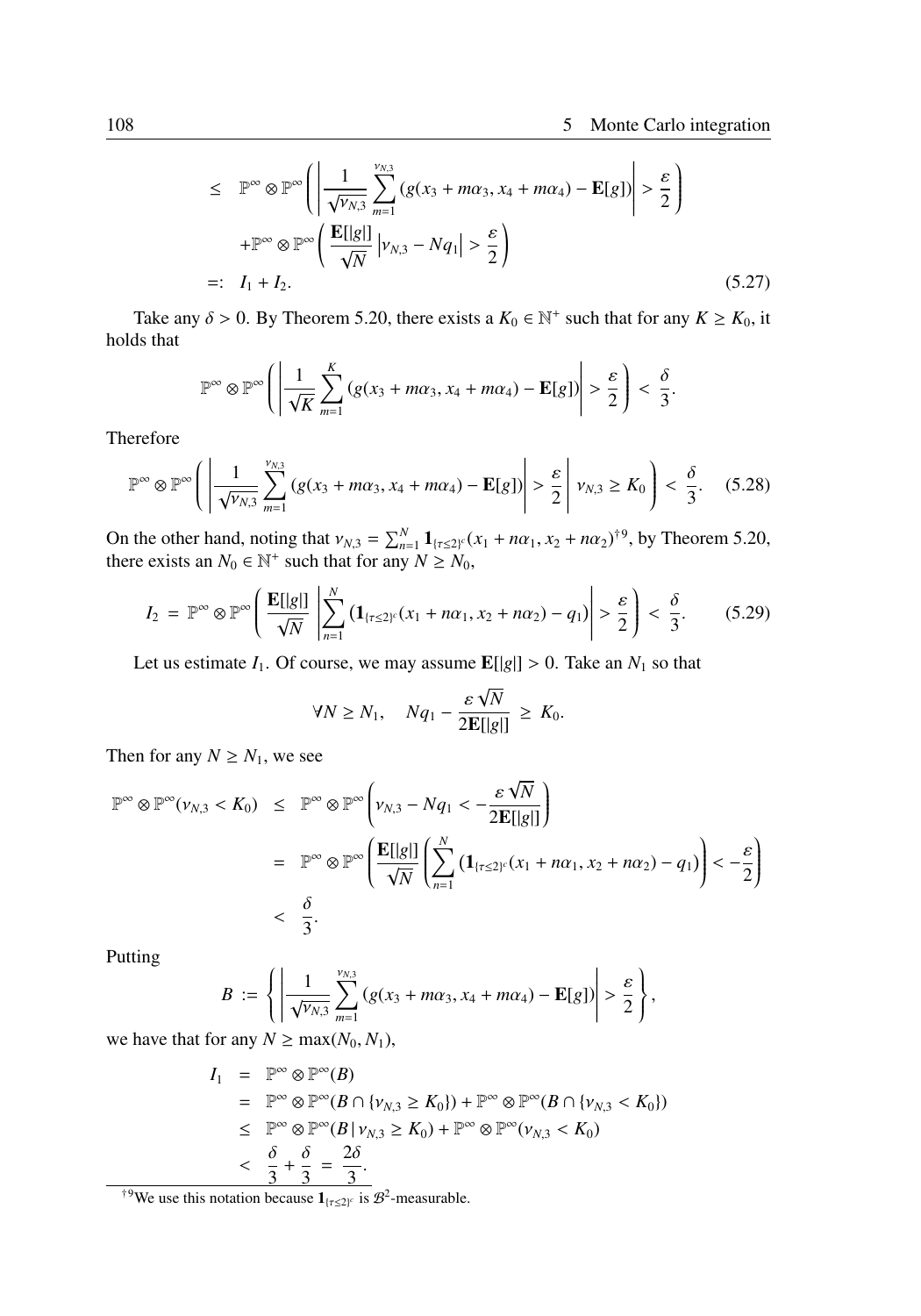This and (5.29) imply  $I_1 + I_2 < \delta$ , and so by (5.27), the proof in the case  $l = 2$  is complete.

Now, let us show the assertion of the lemma for  $l + 1$  assuming that it is valid for *l*. In the same way as (5.27), we get

$$
\mathbb{P}^{\infty} \otimes \mathbb{P}^{\infty} \left( \left| \frac{1}{\sqrt{N}} \sum_{n=1}^{N} \left( h_{l+1}(\mathbf{x}_{n}) - \mathbf{E}[h_{l+1}] \right) \right| > \varepsilon \right)
$$
\n
$$
\leq \mathbb{P}^{\infty} \otimes \mathbb{P}^{\infty} \left( \left| \frac{1}{\sqrt{V_{N,2l+1}}} \sum_{m=1}^{V_{N,2l+1}} \left( g(x_{2l+1} + m\alpha_{2l+1}, x_{2l+2} + m\alpha_{2l+2}) - \mathbf{E}[g] \right) \right| > \frac{\varepsilon}{2} \right)
$$
\n
$$
+ \mathbb{P}^{\infty} \otimes \mathbb{P}^{\infty} \left( \frac{\mathbf{E}[|g|]}{\sqrt{N}} \left| v_{N,2l+1} - Nq_{l} \right| > \frac{\varepsilon}{2} \right)
$$
\n
$$
=: I_{3} + I_{4}. \tag{5.30}
$$

Putting

$$
B' := \left\{ \left| \frac{1}{\sqrt{v_{N,2l+1}}} \sum_{m=1}^{v_{N,2l+1}} (g(x_{2l+1} + m\alpha_{2l+1}, x_{2l+2} + m\alpha_{2l+2}) - \mathbf{E}[g]) \right| > \frac{\varepsilon}{2} \right\}
$$

in the same way as (5.28), it holds that

$$
\mathbb{P}^{\infty} \otimes \mathbb{P}^{\infty} ( |B| \nu_{N,2l+1} \geq K_0 ) < \frac{\delta}{3}.
$$

On the other hand, by Assumption 5.21(iii), there exists a function  $\tilde{g}_l : \mathbb{T}^2 \to \mathbb{R}$  such that

$$
\mathbf{1}_{\{\tau \geq 2l+2\}}(x) = \mathbf{1}_{\{\tau \geq 2l\}}(x) \left(1 - \mathbf{1}_{\{\tau = 2l\}}(x)\right) = \mathbf{1}_{\{\tau \geq 2l\}}(x) \, \tilde{g}_l(Z_{2l-1}(x), Z_{2l}(x)), \quad x \in \mathbb{T}^{\infty}.
$$

Consequently, by the assumption of the induction, as  $N \to \infty$ , we see

$$
\mathbb{P}^{\infty} \otimes \mathbb{P}^{\infty}\left(\left|\frac{1}{\sqrt{N}}\sum_{n=1}^{N}(\mathbf{1}_{\{\tau \geq 2l+2\}}(\mathbf{x}_n)-q_l)\right| > \varepsilon\right) \to 0.
$$

Note that  $\sum_{n=1}^{N} \mathbf{1}_{\{\tau \ge 2l+2\}}(\mathbf{x}_n) = \nu_{N,2l+1}$ . Then there exists an  $N_2 \in \mathbb{N}^+$  such that if  $N \ge N_2$ , it holds that

$$
I_4 = \mathbb{P}^{\infty} \otimes \mathbb{P}^{\infty} \left( \frac{\mathbf{E}[g]}{\sqrt{N}} \left| \nu_{N,2l+1} - Nq_l \right| > \frac{\varepsilon}{2} \right) < \frac{\delta}{3}.
$$
 (5.31)

Let us estimate  $I_3$ . Take  $N_3 \in \mathbb{N}^+$  so that

$$
\forall N \ge N_3, \quad Nq_l - \frac{\varepsilon \sqrt{N}}{2\mathbf{E}[\lvert g \rvert]} \ge K_0.
$$

Then for  $N \geq N_3$ , we have

$$
\mathbb{P}^{\infty}\otimes\mathbb{P}^{\infty}(\nu_{N,2l+1}
$$

Finally, for any  $N \ge \max(N_2, N_3)$ , it holds that

$$
I_3 = \mathbb{P}^{\infty} \otimes \mathbb{P}^{\infty}(B')
$$
  
\n
$$
= \mathbb{P}^{\infty} \otimes \mathbb{P}^{\infty}(B' \cap \{v_{N,2l+1} \ge K_0\}) + \mathbb{P}^{\infty} \otimes \mathbb{P}^{\infty}(B' \cap \{v_{N,2l+1} < K_0\})
$$
  
\n
$$
\leq \mathbb{P}^{\infty} \otimes \mathbb{P}^{\infty}(B' | v_{N,2l+1} \ge K_0) + \mathbb{P}^{\infty} \otimes \mathbb{P}^{\infty}(v_{N,2l+1} < K_0)
$$
  
\n
$$
< \frac{\delta}{3} + \frac{\delta}{3} = \frac{2\delta}{3}.
$$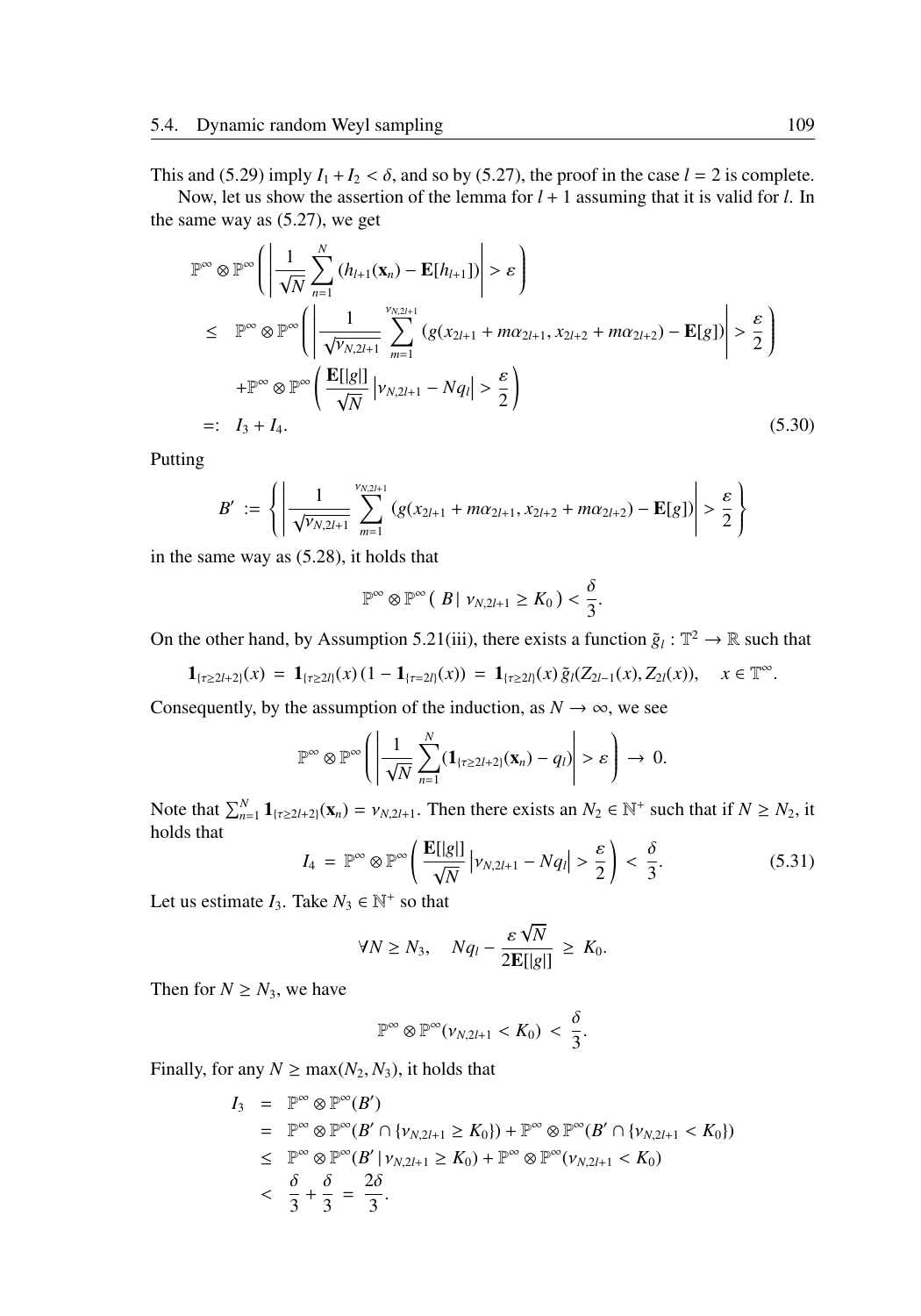This and (5.31) imply  $I_3 + I_4 < \delta$ , and so by (5.30), the proof for  $l + 1$  is complete.  $\Box$ 

*Proof of Theorem 5.23.* Suppose that  $f$  satisfies Assumption 5.21 with  $r = 2$ . For a general *r*, the proof is similar. For each  $L \in \mathbb{N}^+$ , put

$$
f_L(x) := f(x)1_{[\tau \le 2L]}(x), \quad f'_L(x) := f(x) - f_L(x), \quad x \in \mathbb{T}^{\infty}.
$$

Take an arbitrary  $\varepsilon > 0$ .

$$
\mathbb{P}^{\infty} \otimes \mathbb{P}^{\infty} \Bigg( \Bigg| \frac{1}{\sqrt{N}} \sum_{n=1}^{N} (f(\mathbf{x}_{n}) - \mathbf{E}[f]) \Bigg| > \varepsilon \Bigg) \leq \mathbb{P}^{\infty} \otimes \mathbb{P}^{\infty} \Bigg( \Bigg| \frac{1}{\sqrt{N}} \sum_{n=1}^{N} (f_{L}(\mathbf{x}_{n}) - \mathbf{E}[f_{L}]) \Bigg| > \frac{\varepsilon}{2} \Bigg) + \mathbb{P}^{\infty} \otimes \mathbb{P}^{\infty} \Bigg( \Bigg| \frac{1}{\sqrt{N}} \sum_{n=1}^{N} (f_{L}'(\mathbf{x}_{n}) - \mathbf{E}[f_{L}']) \Bigg| > \frac{\varepsilon}{2} \Bigg) =: I_{5} + I_{6}.
$$

Since  $|f'_L(x)|^2 \le |f(x)|^2$  and  $f'_L(x) \to 0$ , as  $L \to \infty$ ,  $\mathbb{P}^{\infty}$ -a.s., by Lebesgue's convergence theorem, we see

$$
\lim_{L\to\infty}\mathbf{E}\left[\left|f'_L\right|^2\right]=0.
$$

Therefore for any  $\delta > 0$ , there exists an  $L_0 \in \mathbb{N}^+$  such that if  $L \ge L_0$ , we have

$$
\mathbf{E}\left[\left|f_L'\right|^2\right] < \frac{\varepsilon^2 \delta}{8}.
$$

Applying Chebyshev's inequality, for any  $N \in \mathbb{N}^+$ ,

$$
I_6 = \mathbb{P}^{\infty} \otimes \mathbb{P}^{\infty} \Bigg( \Bigg| \sum_{n=1}^{N} (f'_L(\mathbf{x}_n) - \mathbf{E}[f'_L]) \Bigg| > \frac{\varepsilon \sqrt{N}}{2} \Bigg)
$$
  
\n
$$
\leq \frac{4}{\varepsilon^2 N} \mathbf{V} \Bigg[ \sum_{n=1}^{N} f'_L(\mathbf{x}_n) \Bigg] = \frac{4}{\varepsilon^2} \mathbf{V}[f'_L]
$$
  
\n
$$
\leq \frac{4}{\varepsilon^2} \mathbf{E} \Bigg[ |f'_L|^2 \Bigg] < \frac{\delta}{2}.
$$

Here we computed the variance by using Theorem 5.19.

Fix  $L \ge L_0$ . Let us estimate  $I_5$ . Since we have

$$
I_5 \leq \sum_{l=1}^L \mathbb{P}^\infty \otimes \mathbb{P}^\infty \Bigg( \Bigg| \frac{1}{\sqrt{N}} \sum_{n=1}^N \big( f(\mathbf{x}_n) \mathbf{1}_{\{\tau=2l\}}(\mathbf{x}_n) - \mathbf{E}[f \mathbf{1}_{\{\tau=2l\}}] \big) \Bigg| > \frac{\varepsilon}{2L} \Bigg),
$$

we have only to estimate each summand of the right hand side. Because *f* satisfies Assumption 5.21( $r = 2$ ), for each *l*, there exists a function  $g_l : \mathbb{T}^2 \to \mathbb{R}$  such that

$$
f(x)1_{\{\tau=2l\}}(x) = 1_{\{\tau \geq 2l\}}(x) \cdot g_l(Z_{2l-1}(x), Z_{2l}(x)), \quad x \in \mathbb{T}^{\infty}.
$$